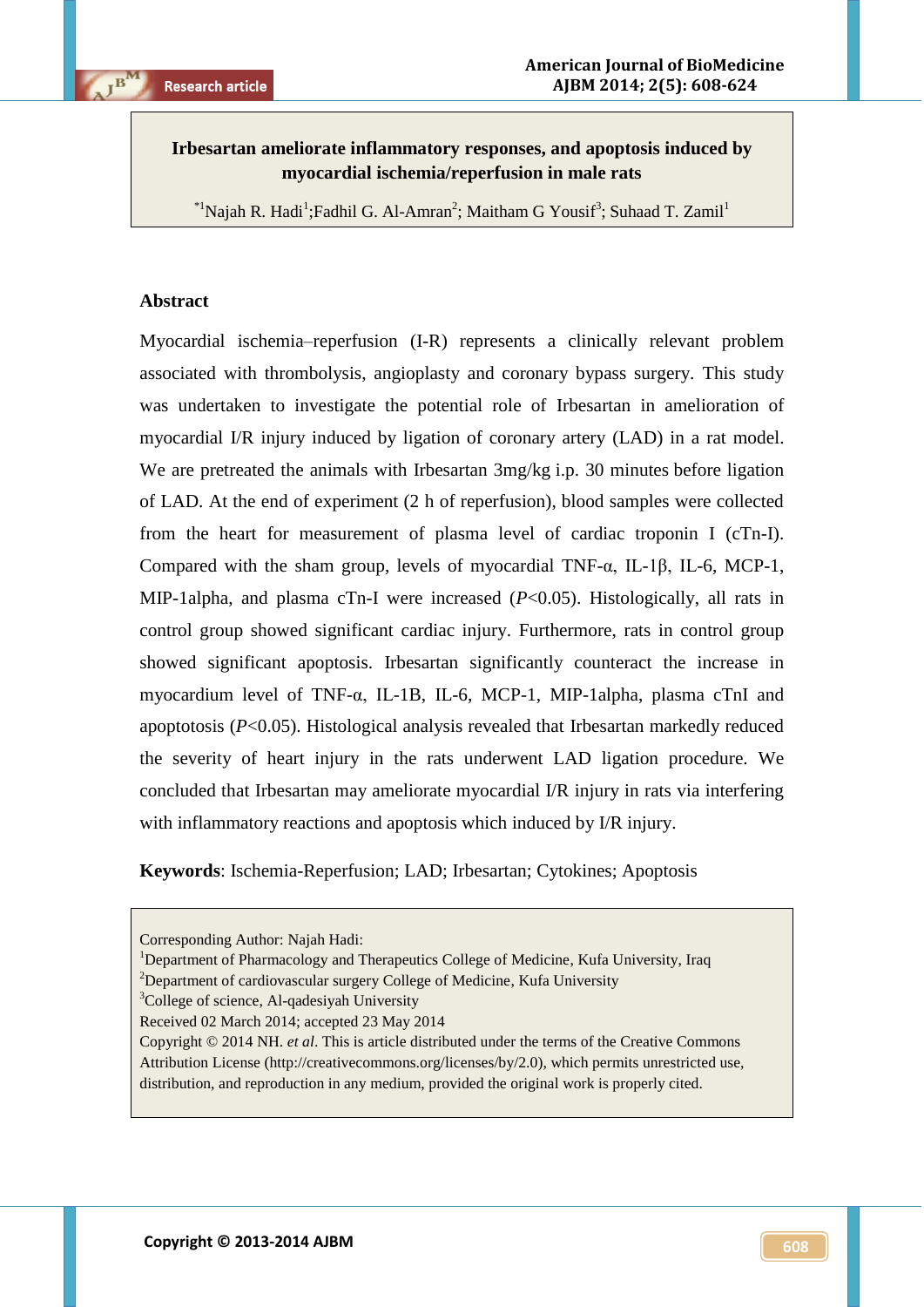#### **Introduction**

 $\mathbf{B}^{\mathbf{M}}$ 

Ischemia/reperfusion injury describes the experimentally and clinically prevalent finding that tissue ischemia with inadequate oxygen followed by successful reperfusion initiates a wide and complex array of inflammatory responses that may aggravate local injury as well as induce impairment of remote organ function [1] . Ischemia-reperfusion injury results from several interdependent mechanisms, namely oxidative stress, intracellular calcium overload and hyper contracture, endothelial cell activation with micro vascular dysfunction and altered myocardial metabolism [2].

Ischemia–reperfusion injury prompts a release of oxygen free radicals, cytokines and other pro inflammatory mediators that activate both the neutrophils and the coronary vascular endothelium. Activation of these cell types promotes the expression of adhesion molecules on both the neutrophils and endothelium, which recruits neutrophils to the surface of the endothelium and initiates a specific cascade of cell– cell interactions, leading first to adherence of neutrophils to the vascular endothelium, followed later by transendothelial migration and direct interaction with myocytes. This specific series of events is a prerequisite to the phenotypic expression of reperfusion injury, including endothelial dysfunction, micro vascular collapse and blood flow defects, myocardial infarction and apoptosis[3].

I–R injury may occur in a variety of clinical settings, including reperfusion after thrombolytic therapy, coronary angioplasty, organ transplantation, aortic crossclamping or cardiopulmonary bypass [4]. Adaptive cellular responses activate the innate immune system with its Tall-like receptors and the complement system as well as the adaptive immune system. This results in a profound inflammatory tissue reaction with immune cells infiltrating the tissue. The damage is mediated by various cytokines, chemokines, adhesion molecules, and compounds of the extracellular matrix. The expression of these factors is regulated by specific transcription factor with NF-kB being one of the key modulators of inflammation [5].

Apoptosis is another mechanism of myocardial injury associated with ischemia– reperfusion injury, it seems that apoptotic cell death in the myocardium is initiated during ischemia, but the energy needed for the execution is provided during reperfusion [6] .cells undergoing apoptosis exhibit several typical features including shrinkage, cell membrane disruption, cytoskeletal rearrangement, nuclear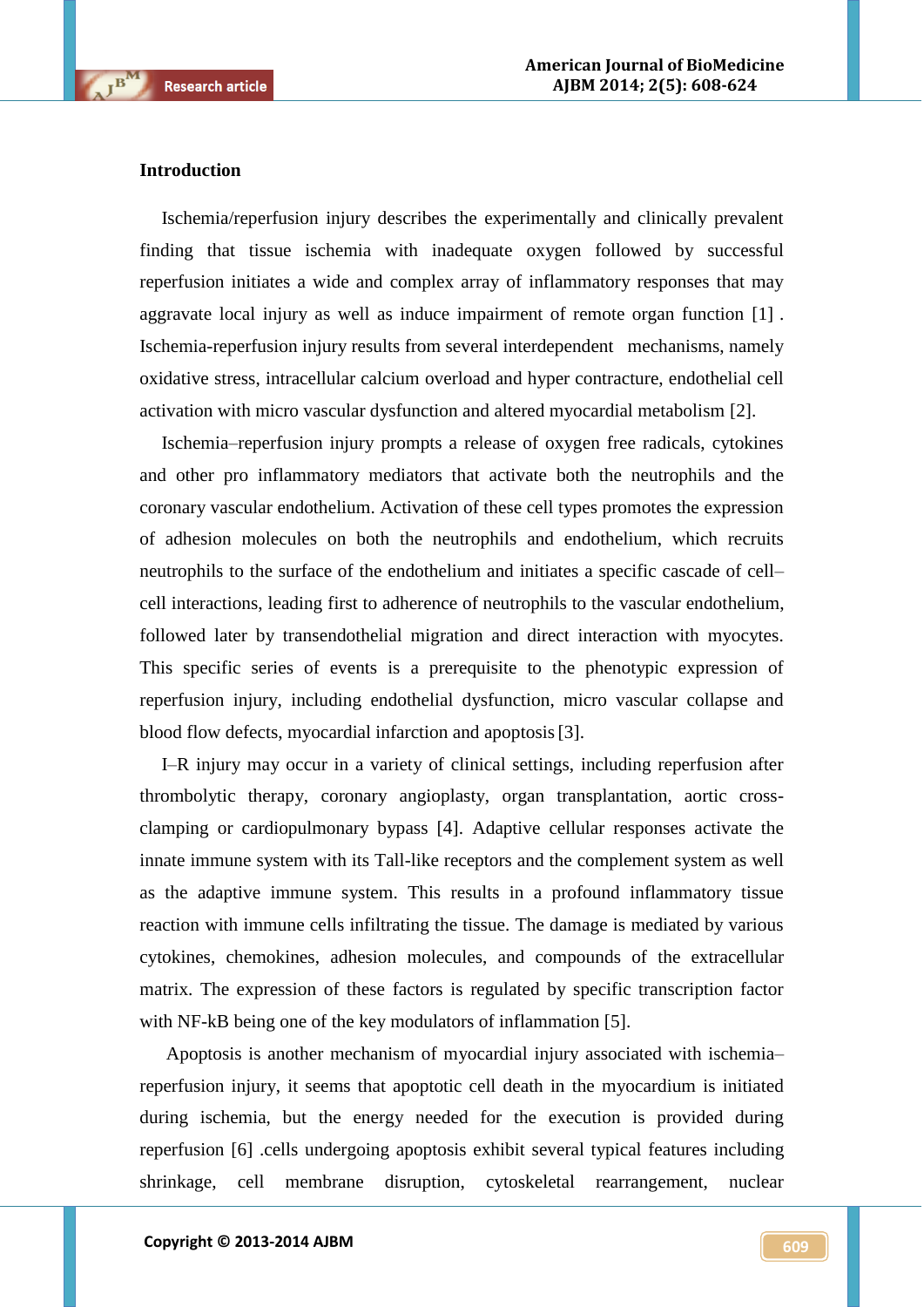condensation, and inter nucleosomal DNA fragmentation [7]. The degradation of DNA into fragments approximately 185 bp with its multiples in size is one of the best characterized biochemical features of apoptotic cell death which is used as the basis for the commonly used labeling techniques for detecting apoptotic cells [8].

Ang II is a key activator of reactive oxygen species(ROS) formation and oxidative stress in the cardiovascular system with the NADPH oxidase being a principal player ,Interestingly, AT1 blockade completely suppressed this increased NADPH oxidase activity in these mice consistent with the notion that Ang II-mediated activation of NADPH oxidase occurs via the AT1 receptors [9]. AngII-induced apoptosis can be blocked in post-infarcted, hypertrophied ventricular myocytes by AT1 blockers, but AT2 antagonists had no impact on these cellular events [10].

Irbesartan is selectively binds to the ANG-II receptor subtype 1, thereby inhibiting the activity of ANG-II. Irbesartan significantly ameliorated left ventricular ischemia and prevented the development of cardiac hypertrophy and fibrosis in Salt-loaded Dahl salt-sensitive hypertensive rats (DS rats). The benefits were associated with the attenuation of oxidative stress, normalization of myocardial capillary density and inhibition of capillary endothelial apoptosis [11].

### **Method and materials**

#### *Animals*

A forty adult males Swiss Albino rat weighing 180-220 g were purchased from Animal Resource Center, the National Center for Drug Control and Researches. The animals were apparently healthy and they were housed in the animal house of College of Medicine/University of Kufa in a temperature-controlled  $(24 \pm 2 \degree C)$  room with ambient humidity and alternating 12-h light/12-h dark cycles and were allowed free access to water and standard chow diet until the start of experiments. The rat was left for two weeks without interference for acclimatization. They had no manifestation of any illness upon examination.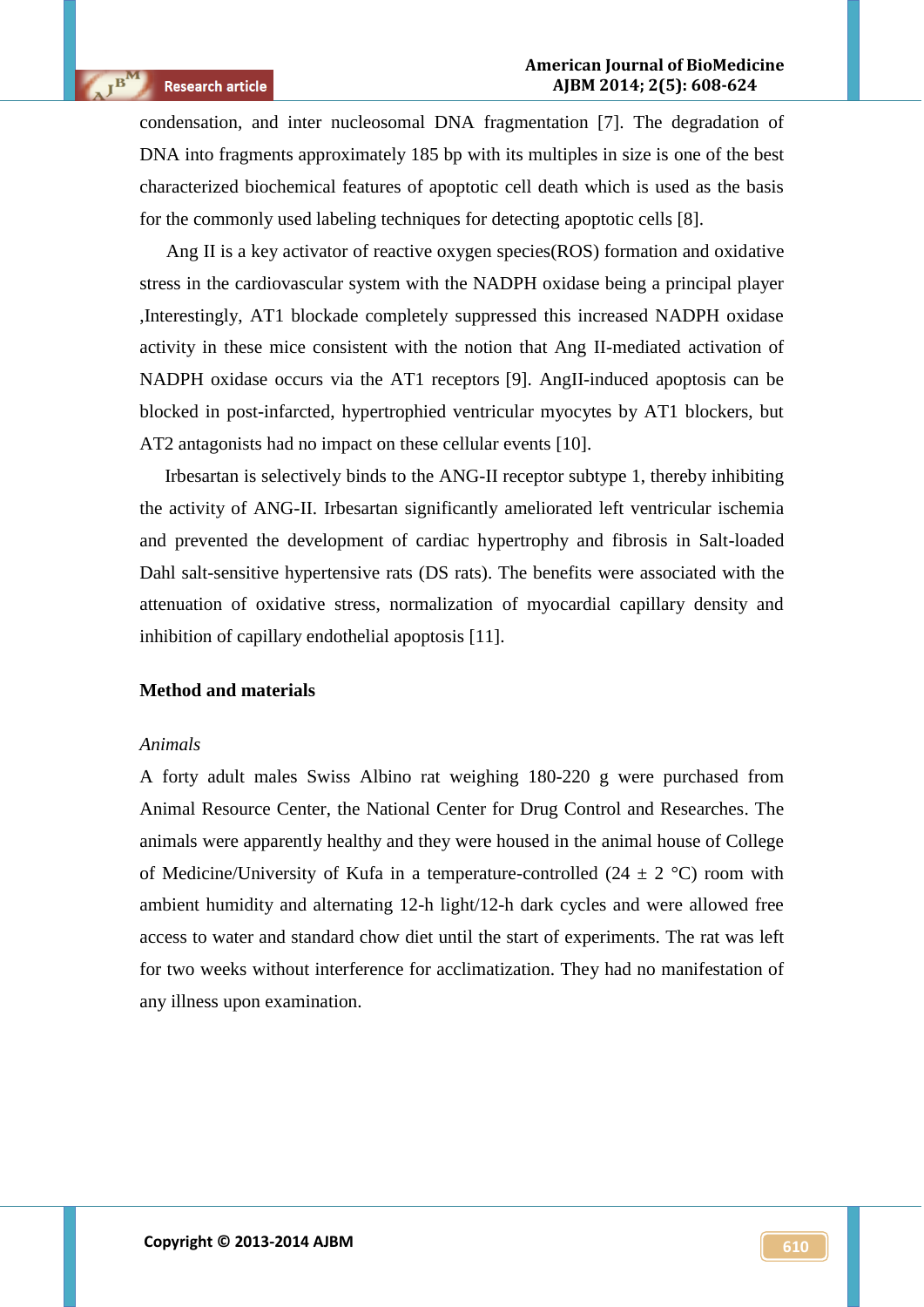$\overline{\mathbf{R}}$ 

#### *In vivo myocardial I/R model*

The *in vivo* myocardial I/R model was modified from a previous study [12]. Briefly, rats were anesthetized with 100mg/kg ketamine and 5mg/kg xylazine [13]. The rats were intubated and Mechanical ventilation is then achieved by connecting the endotracheal tube to scientific ventilator (Harvard Model) at a respiratory rate 138 breath/minute with a tidal volume of 20 mL/kg body weight [14]. A left thoracotomy was carried out to expose the heart. The LAD is then transiently ligated (or can be tied with a slipknot) using a 6-0 polyprolene suture for a 25-minute ischemic period [15]. After a 25-min ischemia, by Microsurgical scissors are used to cut the knot in the ligature (or by releasing the slipknot) the heart was reperfused for 2 h. Immediately after finishing the reperfusion time the rat was sacrificed, starting by injection of high dose from ketamine and xylazine, after giving good time for the animal to go into deep anesthesia , the rat is positioned and the chest is opened in flap like manner revealing the heart then a needle of the syringe is introduced into right ventricle to aspirate around 2 ml of blood for later plasma analysis. After that hearts were rapidly removed for quantification of myocardial injury and apoptosis and biochemical studies [16].

#### *Experimental groups and protocols*

After the two week of acclimatization the rats were randomized into 6 groups, 6 rates in each group as follow:

*Sham group*: rats underwent the same anesthetic and surgical procedures but without ligation of (LAD) coronary artery.

*Control group*: rats underwent myocardial ischemia for 25 minutes & reperfusion fore 2h by ligation of (LAD) coronary artery.

*Control vehicle group*: rats pretreated with normal saline (vehicle for Irbesartan) via i.p. rout and underwent myocardial ischemia for 25 minutes & reperfusion fore 2 hr. by ligation of LAD coronary artery.

*Irbesartan treated group*: rats pretreated with Irbesartan 3mg/kg [17] via intraperitoneal injection [18] at 30 minutes before ligation of LAD coronary artery [19].

Dissolve Irbesartan in normal saline (18**)** and given in a dose (3mg\kg) via IP route at 30 min before occlusion of LAD, Irbesartan prepare immediately before injection.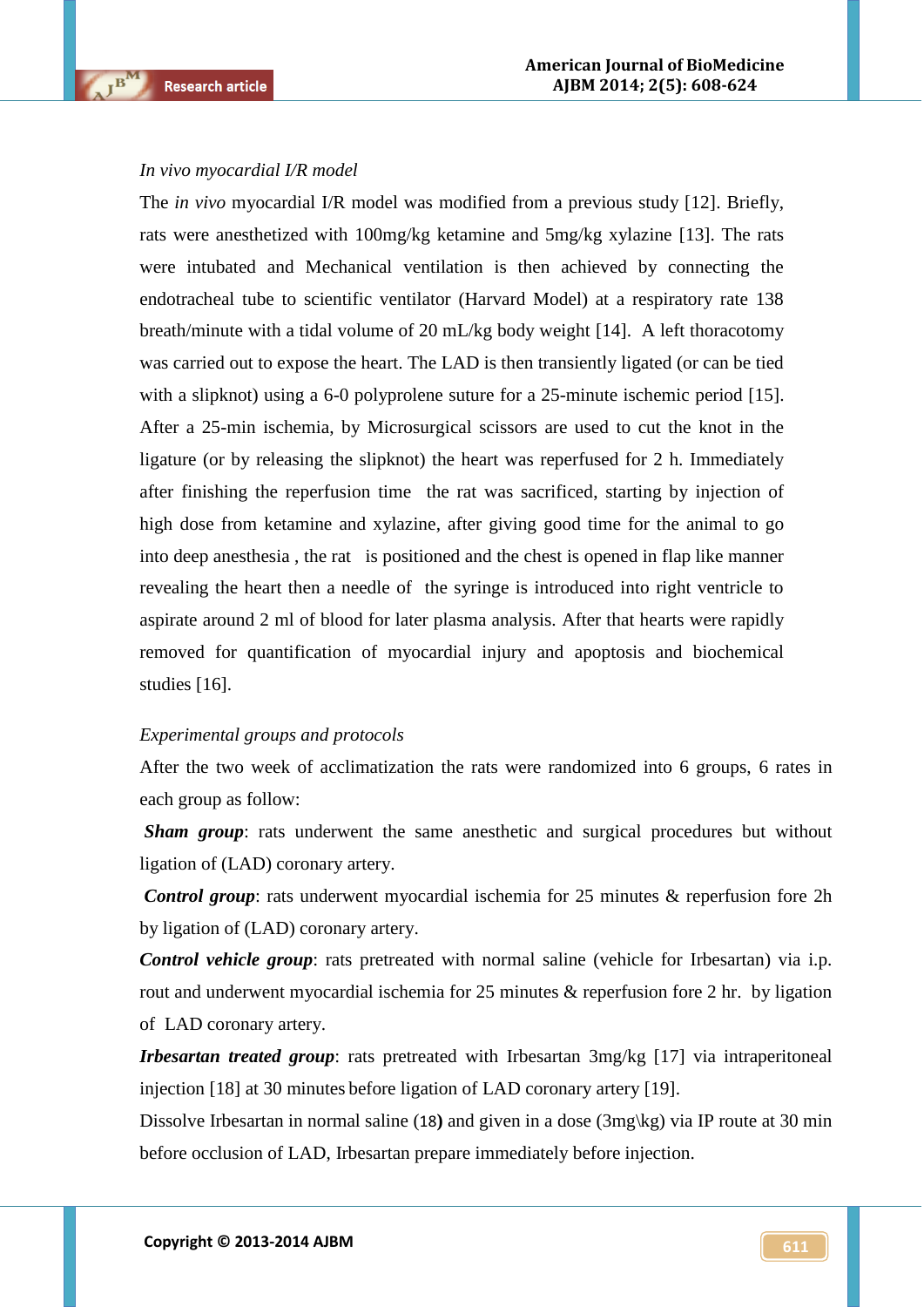#### *Blood Sampling for measurement of plasma cTn-I*

At the end of reperfusion collect the blood from the apex of heart, about 2 ml of blood was collected from the heart. The blood sample was placed in a tube containing disodium EDTA (22 mg/ml) as anticoagulant and mixed thoroughly then centrifuged at 3000 rpm for 15 min. Then it is used for the determination of plasma cTn-I.

#### *Tissue Preparation for measurement of (TNF α, IL-1B, IL-6, MCP-1and MIP-1α)*

Cardiac tissues, collected 120 minutes after reperfusion were homogenized in a solution containing  $1:10(w/v)$  phosphate buffered saline that contain 1% triton X-100 and protease inhibitor cocktail [20] by using high intensity liquid processor , After homogenization, samples were centrifuged at 14,000 rpm for 20 min at 4<sup>o</sup>C [21] the supernatant was collected and used in TNF- $\alpha$ , IL-1B, IL-6, MCP-1 and MIP-1 $\alpha$ measurement using commercially available ELISA kits (Signosis) according to the manufacturer's instructions.

#### *Histopathological analysis and damage score*

Tissues were fixed in 4% paraformaldehyde and embedded in paraffin. Sections were stained with hematoxylin and eosin for histological evaluation of tissue damage. In order to have a quantitative estimation of cardiac damage, sections (n=6 for each animal) were scored by 2 independent observers blinded to the experimental protocol. The following morphological criteria were considered: score 0, no damage; score 1 (mild), interstitial edema and focal necrosis; score 2 (moderate), diffuse myocardial cell swelling and necrosis; score 3 (severe), necrosis with the presence of contraction bands and neutrophil infiltrate; and score 4 (highly severe), widespread necrosis with the presence of contraction bands, neutrophil infiltrate, and hemorrhage.

#### *Determination of myocardial apoptosis*

Myocardial apoptosis was based on the staining of condensed chromatin in apoptotic nuclei. Since chromatin condensation in compact masses is the most specific and definite hallmark of apoptosis. Procedure is based on the selective denaturation of DNA in apoptotic cells by formamide, and detection of denatured DNA with monoclonal antibody to single-stranded DNA (ssDNA). Formamide is a gentle agent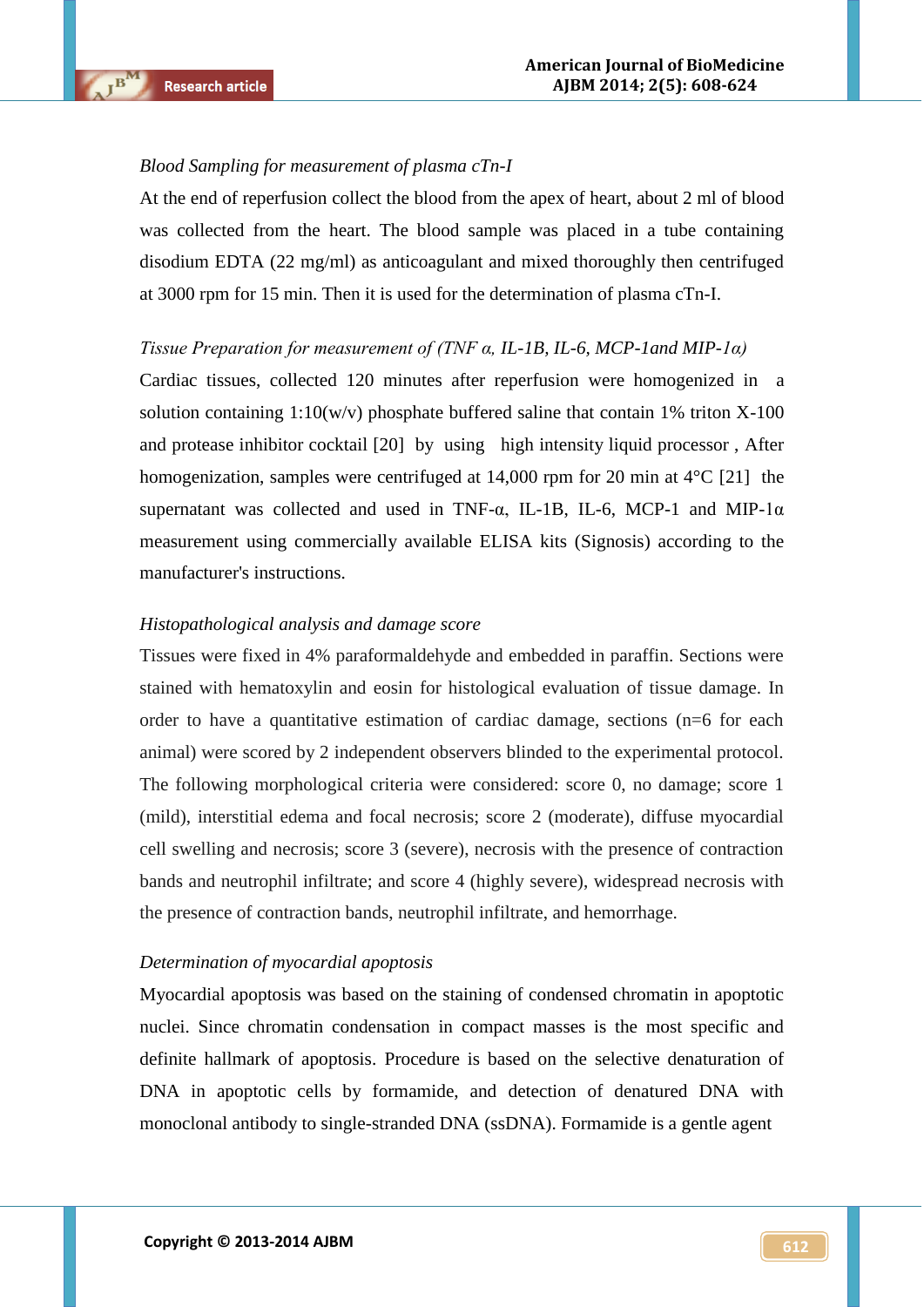$\mathbf{B}^{\mathbf{M}}$ 

that denatures DNA in apoptotic cells, but not in necrotic cells or in the cells with DNA breaks in the absence of apoptosis. The sensitivity of DNA in apoptotic cells to formamide is not related to DNA breaks, but rather reflects changes in chromatin associated with apoptosis, such as chromatin condensation and digestion of proteins stabilizing DNA. The assay includes attachment of cells to 96-well plates, treatment of attached cells with formamide, and staining of ssDNA in apoptotic cells with a mixture of primary antibody and peroxidase-labeled secondary antibody. The protocol based on the one-step detection of ssDNA with antibody mixture has higher sensitivity and lower number of steps than standard two-step immunostaining. This mixture is included in the kit in a ready to use form. The detection of apoptotic cells with formamide-mAb procedure is based on the staining of condensed chromatin in apoptotic nuclei. Since chromatin condensation in compact masses is the most specific and definite hallmark of apoptosis, this method provides universal detection of apoptosis. The apoptotic events that occur without DNA breaks or without activation of specific caspases will be detected with our mAb to ssDNA.

#### *Statistical Analysis*

Statistical analyses were performed using SPSS 20.0 for windows. lnc. Data were expressed as mean  $\pm$  SEM. Analysis of Variance (ANOVA) was used for the multiple comparisons among all groups followed by post-hoc tests using LSD method. The histopathological grading of heart changes is a non-normally distributed variable measured on an ordinal level of measurement; therefore non-parametric tests were used to assess the statistical significance involving this variable. The statistical significance of difference in total score between more than 2 groups was assessed by Kruskal-Wallis test, while Mann-Whitney U test was used for the difference between 2 groups. In all tests, *P*<0.05 was considered to be statistically significant.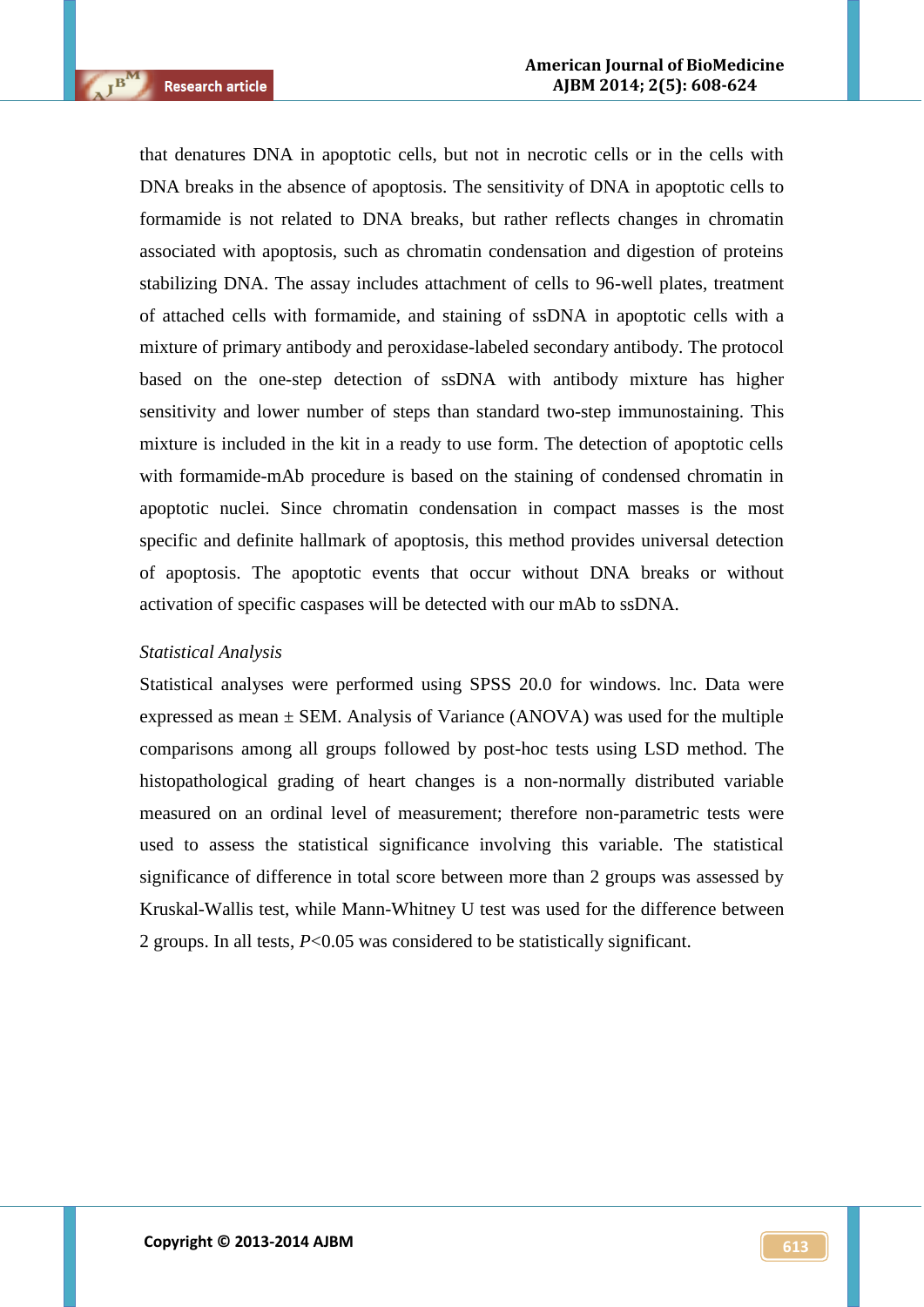

### **Figure 1.**

## **Cytokine levels**

Heart subjected to I-R showed increased the mean of myocardial TNF- $\alpha$  (A), IL-1 $\beta$  (B) and IL-6 (C) (pg/mg) levels in the four experimental groups at the end of the experiment; *\*P*<0.05 *vs*. Ctrl, *\*\*P*<0.05 *vs*. Ctrl vehicle.



# **Figure 2.**

#### **Levels of chemokine after myocardial I-R**

Heart subjected to I-R showed increased mean of myocardial MCP-1and MIP-1alpha level (pg/mg) in the four experimental groups at the end of the experiment; *\*P*<0.05 *vs*. Ctrl, *\*\*P*<0.05 *vs*. Ctrl vehicle.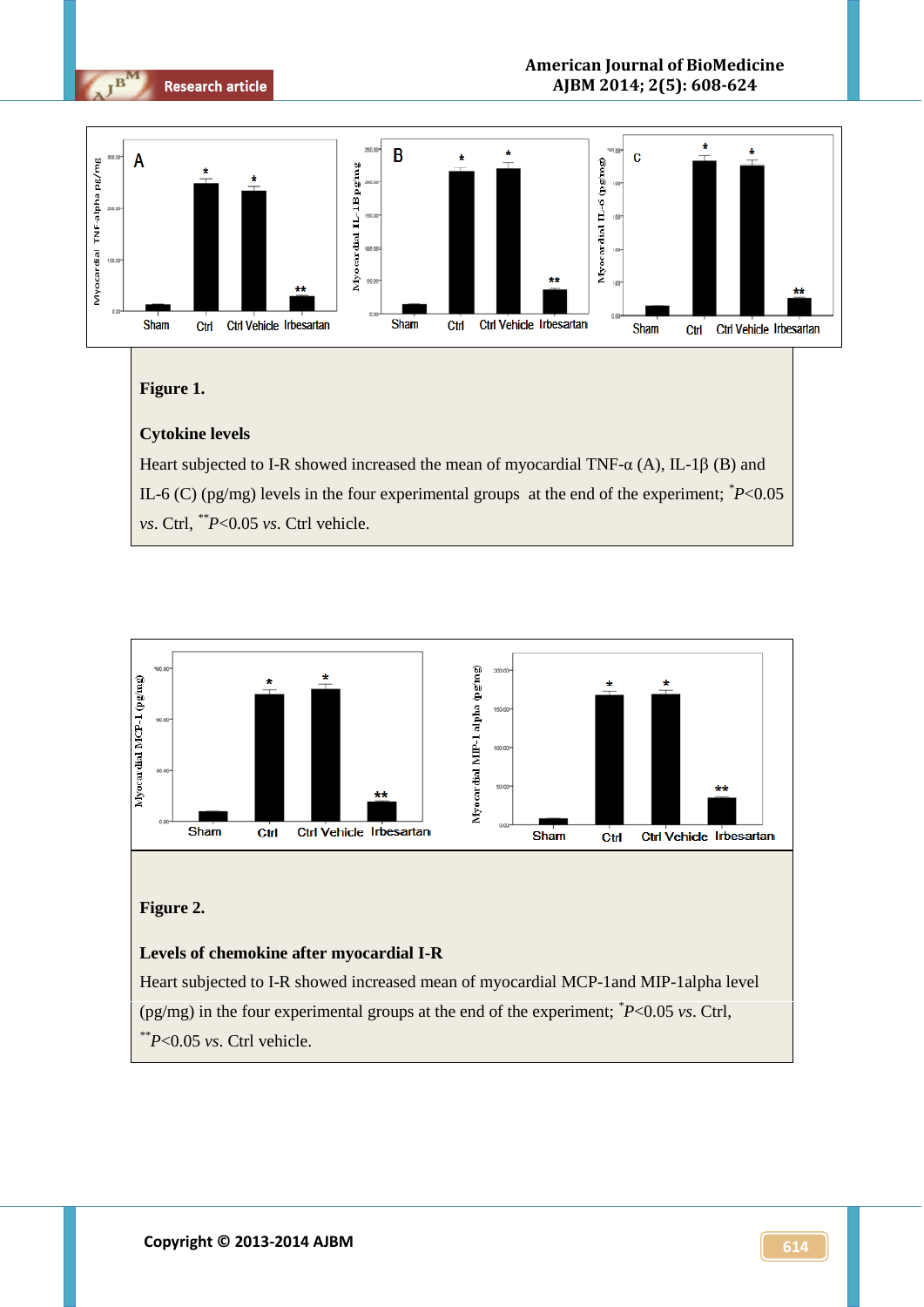| <b>Categories</b> | <b>Sham</b>      |                  | Control <sup>*</sup> |                  | <b>Control</b><br>Vehicle* |                  | $\star$ $\star$<br><b>Irbesartan</b> |                  |
|-------------------|------------------|------------------|----------------------|------------------|----------------------------|------------------|--------------------------------------|------------------|
| <b>Normal</b>     | 6                | 100%             | $\mathbf{0}$         | $\boldsymbol{0}$ | $\boldsymbol{0}$           | $\boldsymbol{0}$ | $\mathbf{1}$                         | 16.7%            |
| <b>Mild</b>       | $\boldsymbol{0}$ | $\boldsymbol{0}$ | $\boldsymbol{0}$     | $\boldsymbol{0}$ | $\boldsymbol{0}$           | $\overline{0}$   | 3                                    | 50%              |
| <b>Moderate</b>   | $\boldsymbol{0}$ | $\overline{0}$   | $\mathbf{0}$         | $\overline{0}$   | $\mathbf{1}$               | 16.7%            | $\overline{2}$                       | 33.3%            |
| <b>Sever</b>      | $\boldsymbol{0}$ | $\boldsymbol{0}$ | $\overline{4}$       | 66.7%            | $\overline{4}$             | 66.7%            | $\mathbf{0}$                         | $\boldsymbol{0}$ |
| <b>Very Sever</b> | $\boldsymbol{0}$ | $\boldsymbol{0}$ | $\overline{2}$       | 33.3%            | $\mathbf{1}$               | 16.7%            | $\mathbf{0}$                         | $\boldsymbol{0}$ |
| <b>Total</b>      | 6                | 100%             | 6                    | 100%             | 6                          | 100%             | 6                                    | 100%             |

# **Table 1.**

Heart subjected to I-R showed show difference in histopathological scoring; *\*P*<0.05 *vs*. Ctrl, *\*\*P*<0.05 *vs*. Ctrl vehicle.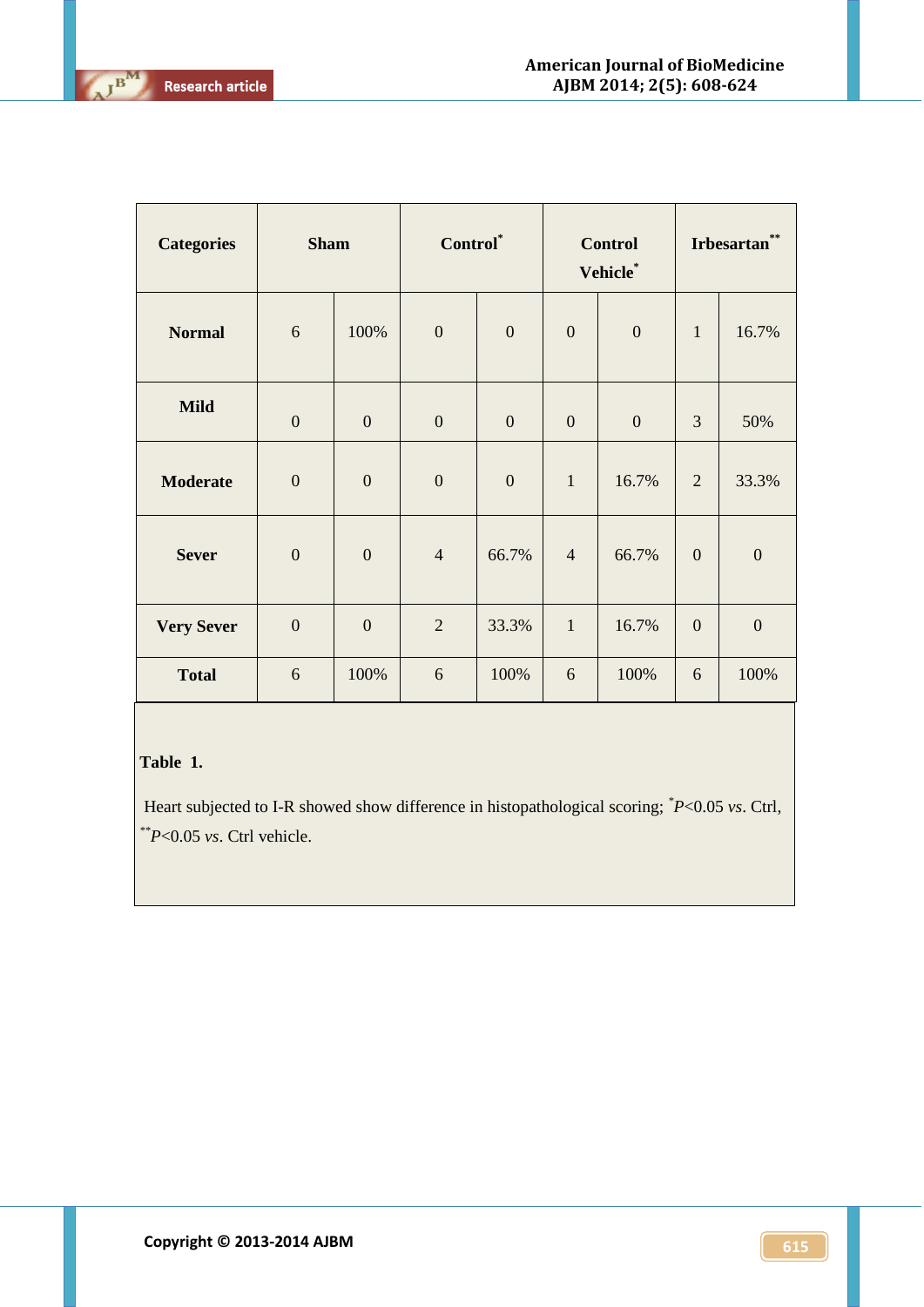

 $\overline{\mathbf{R}}$ 



#### **Figure 3.**

Error bar chart shows the difference in mean± SEM values of total severity scores in the four experimental groups. Representative photomicrograph of a section of the heart tissue section stained with haematoxylin and eosin (X 40). **A**/ The sham group shows normal architecture (score 0); no interstitial edema, no diffuse myocardial cell swelling and necrosis, no neutrophils infiltration, no hemorrhage, no capillary compression and no evidence of apoptosis. **B/**Photomicrograph of cardiac section for the control group showed hemorrhage, necrosis and neutrophil infiltration. **C/**Photomicrograph of cardiac section in Irbesartan treated group. Show almost normal cardiac structure. Most tissues reveal mild histological changes; *\*P*<0.05 *vs*. Ctrl, *\*\*P*<0.05 *vs*. Ctrl vehicle.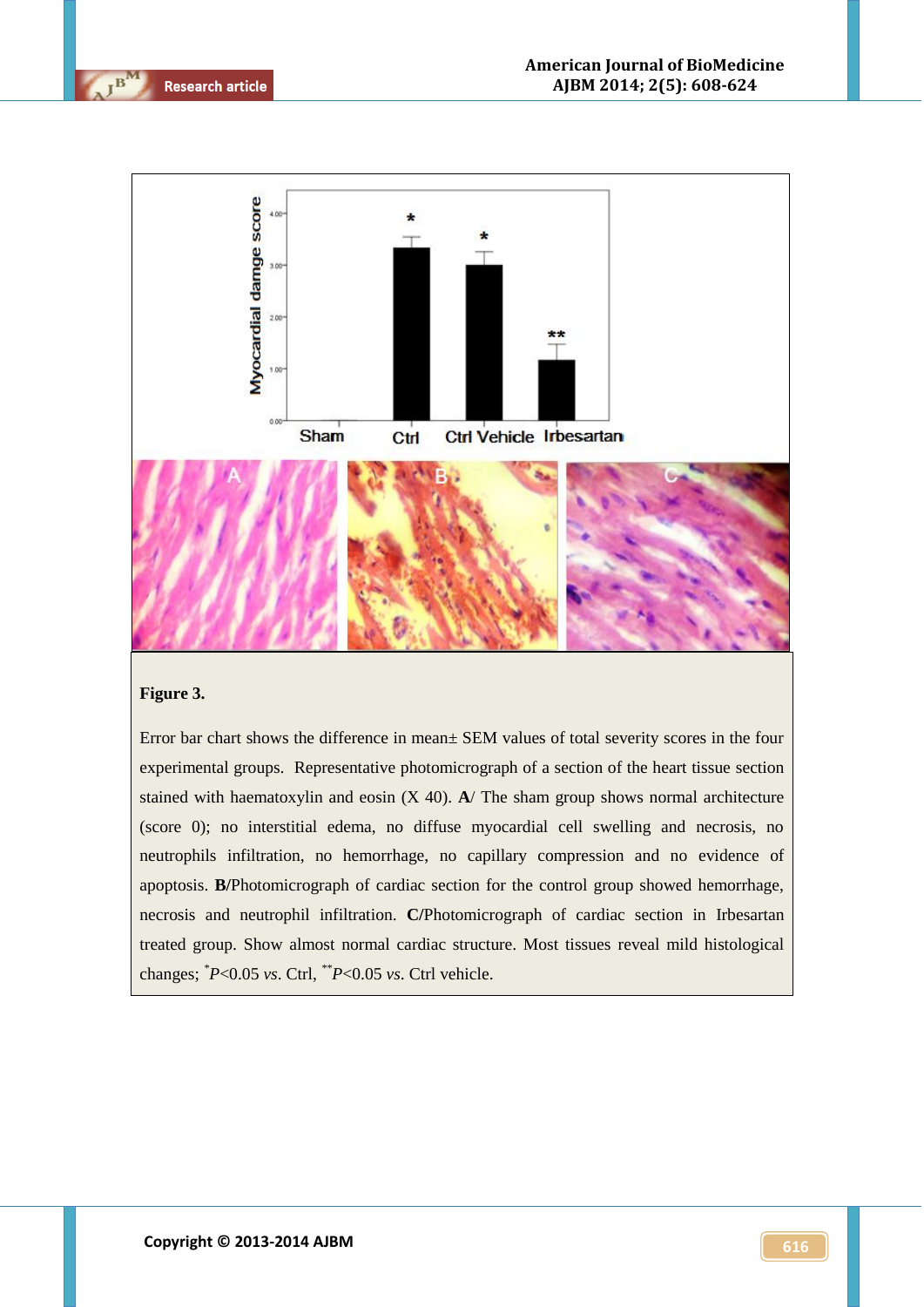



## **Figure 4.**

Heart subjected to I-R showed increased the mean of ssDNA fragmentation (ss DNA developed cell \*1000/well) in the four experimental groups at the end of the experiment; *\*P*<0.05 *vs*. Ctrl, *\*\*P*<0.05 *vs*. Ctrl vehicle.

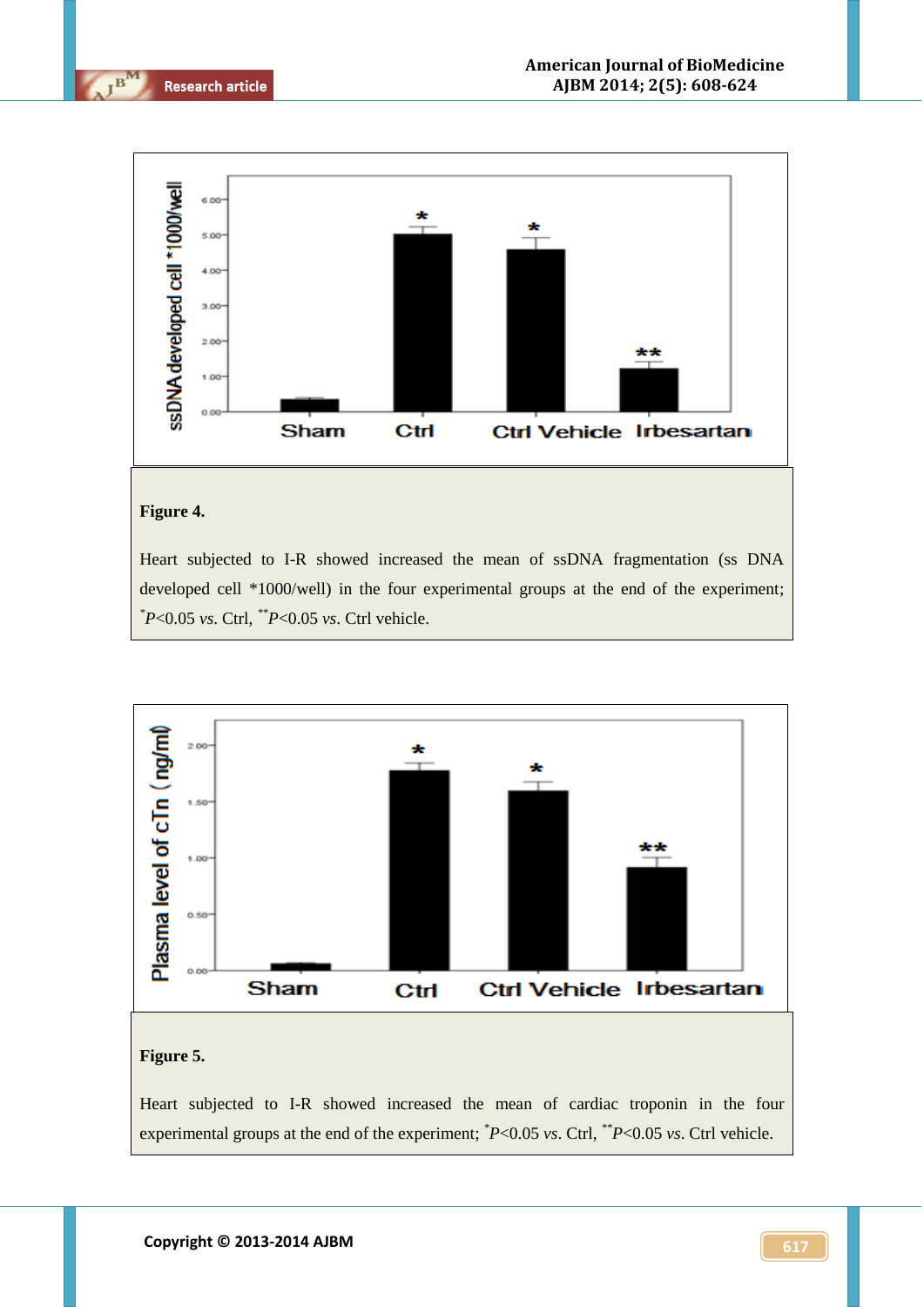#### **Results**

#### *Irbesartan reduced myocardial cytokines level following I-R injury*

Myocardium levels of inflammatory cytokines following I-R were analyzed by ELISA. Shows that I-R injury increased significantly the levels of myocardium TNF- $\alpha$ , IL-1 $\beta$  and IL-6 as in (fig. 1A, B, C) compared with the sham group. In the Irbesartan treatment group, myocardium levels of TNF- $\alpha$ , IL-1 $\beta$  and IL-6 were reduced significantly compared with the control group (*P*< 0.05).

## *Irbesartan reduced chemokine following I-R injury*

Myocardium levels of inflammatory chemokine following I-R were analyzed by ELISA. I-R injury increased significantly the levels of myocardium MCP-1 and MIP-1 alpha compared with the Sham group. While the Irbesartan treatment group, myocardium levels of MCP-1 and MIP-1 alpha were reduced significantly compared with the control group as in (fig. 2).

#### *Histological finding*

Treatment of rats with Irbesartan improved cardiac injury significantly as compared with control vehicle group and the total severity score mean of this group showed 16.7 % of the group had no damage and 50% had mild cardiac injury and 33.3% had moderate cardiac injury. A cross section of sham rat's heart showed a normal cardiac structure as in (fig. 3). All rats in this group showed normal hearts 100% as shown in table (1).There was statistically insignificant difference between control vehicle (1) group (III) and control group (II) and the total severity scores of the control group showed 16.7% of the group had moderate cardiac injury, 66.7% had severe cardiac injury and 16.7% had highly severe cardiac injury.

### *Irbesartan alleviated myocardial injury following I-R injury*

Substantial evidence suggests apoptosis plays a critical role in cardiomyocyte loss and subsequent development of cardiac dysfunction after I-R injury, the level of myocardial ssDNA fragmentation significantly decreases in Irbesartan treated group as compared with control group as in (fig. 4). Further, the level of cTn-I significantly reduced after treated with Irbesartan (fig. 5)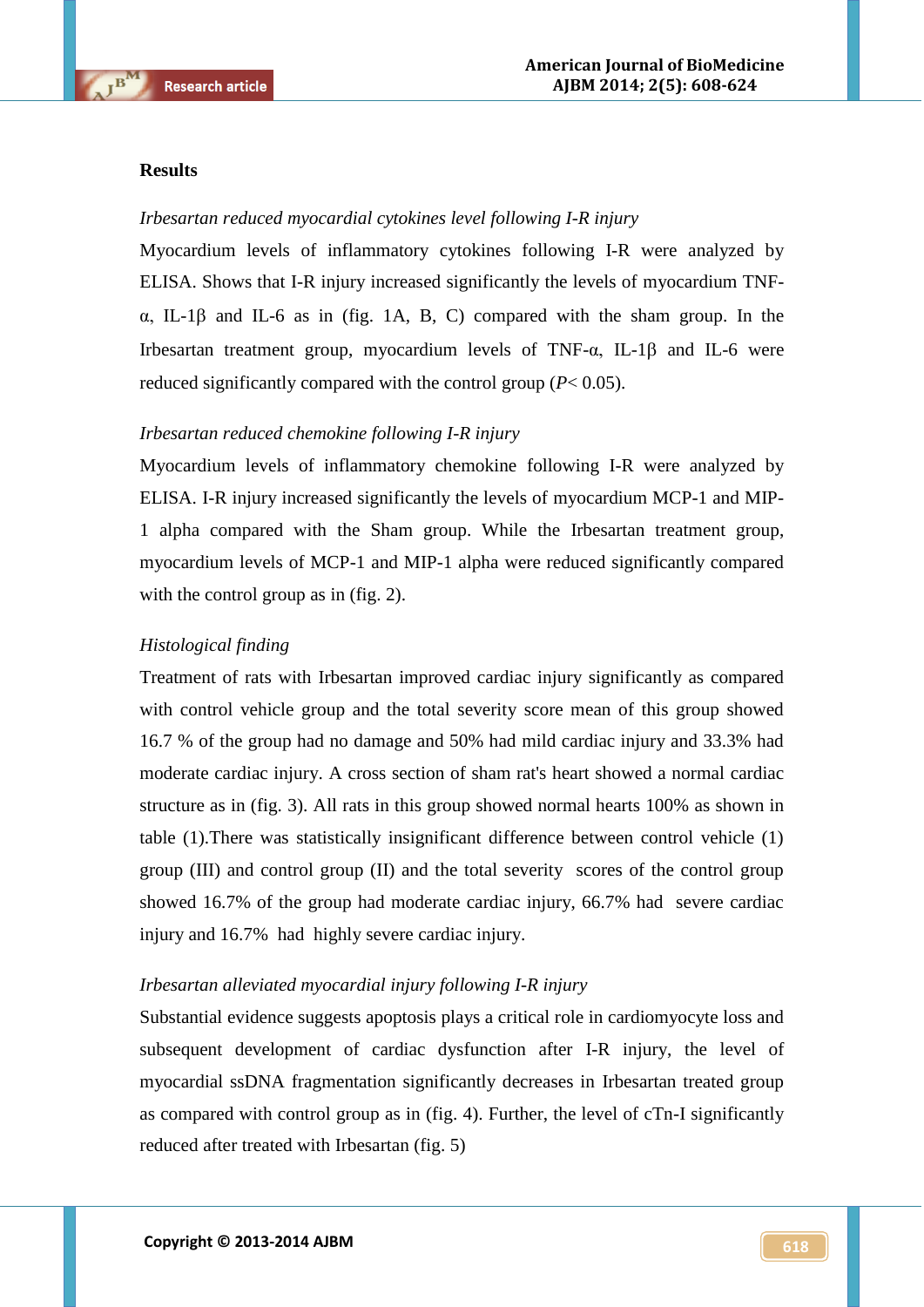#### **Discussion**

 $\mathbf{B}^{\mathbf{M}}$ 

The major findings of the present study are as follows. Firstly, that the inflammatory cytokine (TNF- $\alpha$ , IL-1 $\beta$ , IL-6), chemokine (MCP-1, MIP-1 $\alpha$ ) and apoptosis play important role in the pathology of myocardial I-R Secondly, Irbesartan pretreatment played a protective role against myocardial I-R injury, the protective effects of Irbesartan during myocardial I/R injury were correlated with the attenuation of inflammation and apoptosis. Thirdly, Irbesartan ameliorate myocardial I/R injury as evidenced by reduce the release of cardiac specific enzyme troponin I and myocardial damage.

Coronary arterial occlusion due to thrombosis after atherosclerotic plaque rupture is the major cause of myocardial infarction. These acute events represent the leading cause of death worldwide. Early reperfusion is the best method to salvage the ischemic organ; however, it leads to additional damage known as reperfusion injury [22].The early reperfusion phase is characterized by enhanced release of ROS from endothelial cells and cardiomyocytes, as well as enhanced expression of cytokines and adhesion molecules, The enhanced expression of chemokines during the first hours of reperfusion triggers further recruitment of neutrophils and monocytes into the infracted myocardium which lead to increase the cardiac damage by further releasing ROS, inflammatory mediators and proteases [23].

Further, cardiac TNF-alpha was significantly reduced in myocardial infarction in rats receiving Irbesartan (*P*<0.01) [24]. Moreover, Irbesartan improved residual LV end-diastolic pressure under both basal conditions and after volume overload (*P*<0.01). Other study showed that treatment with Irbesartan and/or lipoic acid to patients with the metabolic syndrome improves endothelial function and is associated with statistically significant reductions in plasma levels of interleukin-6 and plasminogen activator-1 [25]. Furthermore, [in](http://www.ncbi.nlm.nih.gov/pubmed?term=Jin%20HY%5BAuthor%5D&cauthor=true&cauthor_uid=22693641) recent data showed that blockade of AT1 receptors by Irbesartan treatment strikingly down-regulated the mRNA expressions of inflammatory cytokines MCP-1, IL1β and IL6 in aortas of WT mice while significantly up-regulated the protein and mRNA expression of ACE2 which has recently been identified as a specific Ang II-degrading enzyme but its role in vascular biology remains elusive [26].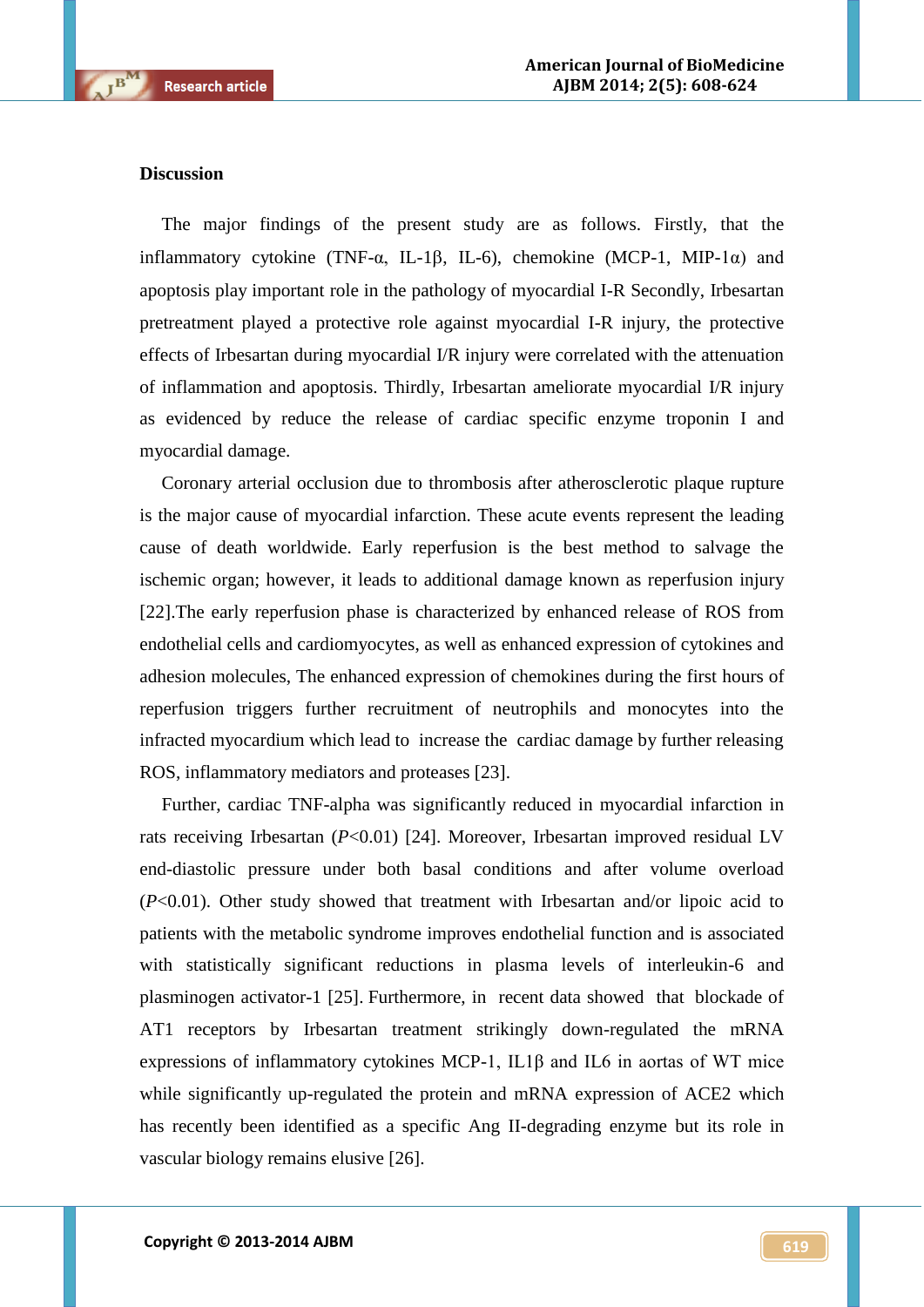Irbesartan are exerts more beneficial effects on ischemic brain damage with an MCP-1 receptor blocker, due to its inhibitory effects on MCP-1/CCR2 signaling beyond AT(1) receptor blockade [27]. Form other hand AT1 receptor antagonists stimulate nitric oxide release in rat platelets and HUVECs [28]. Increased nitric oxide release in the presence of AT1 receptor antagonists may decrease MCP-1 levels because nitric oxide has been shown to inhibit MCP-1production [29]. The potential cardiao-protective effect of Irbesartan against acute myocardial infarction induce in experimental model of metabolic syndrome & their result showed decrease in MCP-1, MIP-1alpha as compared with un treated group [30].

To the best of our knowledge, there is no data available about effect of Irbesartan on cTn-I in regional ischemia reperfusion injury by ligation of LAD coronary artery. However, in study of other model showed that the AT-II blocker Irbesartan was able to reduce troponin I raise in experimental atrial fibrillation [31]. There is a strong correlation between intracellular Angiotensin II staining and Angiotensin II-induced apoptosis for all compared groups. He concluded that internalization of Angiotensin II is involved in apoptosis of vascular smooth muscle cells and they showed that The Angiotensin AT(1) receptor antagonist Irbesartan decreased Angiotensin II-mediated apoptosis which assessed by DNA fragmentation, cell cytometry and caspase-3 activity [32].

Many authors presented that Irbesartan, an AT1 receptor blocker, reduced the skeletal-myocyte apoptosis in an animal model of congestive heart failure, suggesting that angiotensin II-induced skeletal myocyte apoptosis too is mediated by the AT1 receptor **[**33**]**. The AT1 receptor antagonist was effective in reducing myocardial reperfusion injury *in vivo*. This effect can at least be partially attributed to the attenuation of cardiomyocyte apoptosis, and this anti-apoptotic effect appears to be related to the increased expression of Bcl-2 and alteration in MAP kinase signaling [34]. Some studied showed that the effect & mechanism of Irbesartan on cardiac myocyte apoptosis in myocardial ischemia reperfusion injury with isolated rat hearts subjected to ischemia for 30 minutes followed by reperfusion for 60 minutes he concluded that Irbesartan can protect the heart from ischemic and reperfused injury by decreasing myocyte apoptosis [35].

**In conclusion**, this study reveal that Irbesartan may ameliorate myocardial I/R injury in rats via interfering with inflammatory reactions and apoptosis which induced by I/R injury.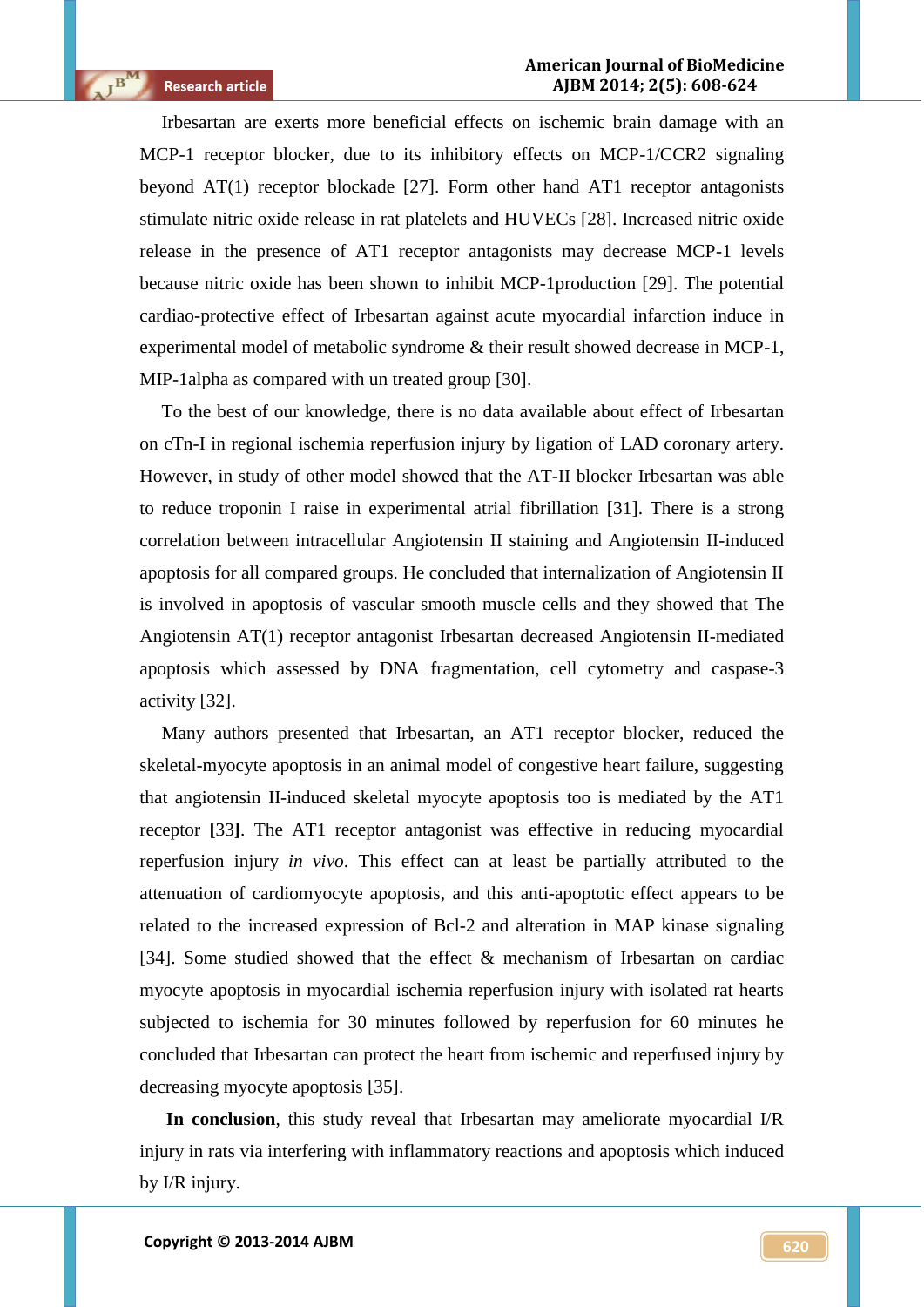#### **Competing interests**

The authors have declared that no competing interests.

#### **Author Contributions**

NH (corresponding author) was responsible for the study design, the statistical analysis and the writing of the manuscript. FA and SZ were involved in the execution of the measurements, design, and statistical analysis and editing of the manuscript. All authors read and approved the final manuscript.

#### **References**

- 1. Dorweiler B, Pruefer D, Andrasi TB, Maksan SM, Schmiedt W, Neufang A, *et al*. Ischemia-Reperfusion Injury. *Eur J Trauma and Emerg Surg* 2007; **33**:600-12.
- 2. [Anselmi](http://www.ncbi.nlm.nih.gov/pubmed?term=Anselmi%20A%5BAuthor%5D&cauthor=true&cauthor_uid=15019653) A, [Abbate](http://www.ncbi.nlm.nih.gov/pubmed?term=Abbate%20A%5BAuthor%5D&cauthor=true&cauthor_uid=15019653) A, [Girola](http://www.ncbi.nlm.nih.gov/pubmed?term=Girola%20F%5BAuthor%5D&cauthor=true&cauthor_uid=15019653) F, [Nasso](http://www.ncbi.nlm.nih.gov/pubmed?term=Nasso%20G%5BAuthor%5D&cauthor=true&cauthor_uid=15019653) G, [Biondi-Zoccai](http://www.ncbi.nlm.nih.gov/pubmed?term=Biondi-Zoccai%20GG%5BAuthor%5D&cauthor=true&cauthor_uid=15019653) GG, [Possati](http://www.ncbi.nlm.nih.gov/pubmed?term=Possati%20G%5BAuthor%5D&cauthor=true&cauthor_uid=15019653) G, *et al* . Myocardial ischemia, stunning, inflammation, and apoptosis during cardiac surgery: a review of evidence. *Eur J Cardiothorac Surg* 2004; **25**: 304-311.
- 3. [Jordan](http://www.ncbi.nlm.nih.gov/pubmed?term=Jordan%20JE%5BAuthor%5D&cauthor=true&cauthor_uid=10615413) JE, [Zhao](http://www.ncbi.nlm.nih.gov/pubmed?term=Zhao%20ZQ%5BAuthor%5D&cauthor=true&cauthor_uid=10615413) ZQ, [Vinten-Johansen](http://www.ncbi.nlm.nih.gov/pubmed?term=Vinten-Johansen%20J%5BAuthor%5D&cauthor=true&cauthor_uid=10615413) J. The role of neutrophils in myocardial ischemia-reperfusion injury. *[Cardiovasc](http://www.ncbi.nlm.nih.gov/pubmed/10615413) Res* 1999; **43**(4):860-78.
- 4. [Eltzschig HK,](http://www.ncbi.nlm.nih.gov/pubmed?term=Eltzschig%20HK%5BAuthor%5D&cauthor=true&cauthor_uid=15494470) [Collard CD](http://www.ncbi.nlm.nih.gov/pubmed?term=Collard%20CD%5BAuthor%5D&cauthor=true&cauthor_uid=15494470) .Vascular ischaemia and reperfusion injury. *[Br Med Bull](http://www.ncbi.nlm.nih.gov/pubmed/?term=-Holger+K.+Eltzschig+%2C+Charles+D.+Collard.Vascular+ischaemia+and+reperfusion+injury.)* 2004; **70**:71-86.
- 5. Lutz J, Thurmel K, Heemann U. Ant inflammatory treatment strategies for ischemia/reperfusion injury in transplantation. *J Inflamm (Lond)* 2010; **7**:27
- 6. [Zhao ZQ,](http://www.ncbi.nlm.nih.gov/pubmed?term=Zhao%20ZQ%5BAuthor%5D&cauthor=true&cauthor_uid=10728386) [Nakamura M,](http://www.ncbi.nlm.nih.gov/pubmed?term=Nakamura%20M%5BAuthor%5D&cauthor=true&cauthor_uid=10728386) [Wang NP,](http://www.ncbi.nlm.nih.gov/pubmed?term=Wang%20NP%5BAuthor%5D&cauthor=true&cauthor_uid=10728386) [Wilcox JN,](http://www.ncbi.nlm.nih.gov/pubmed?term=Wilcox%20JN%5BAuthor%5D&cauthor=true&cauthor_uid=10728386) [Shearer S,](http://www.ncbi.nlm.nih.gov/pubmed?term=Shearer%20S%5BAuthor%5D&cauthor=true&cauthor_uid=10728386) [Ronson RS,](http://www.ncbi.nlm.nih.gov/pubmed?term=Ronson%20RS%5BAuthor%5D&cauthor=true&cauthor_uid=10728386) *et al*. Reperfusion induces myocardial apoptotic cell death. *[Cardiovasc Res](http://www.ncbi.nlm.nih.gov/pubmed?term=Reperfusion%20induces%20myocardial%20apoptotic%20cell%20deathZhao%20ZQ%2C%20Nakamura%20M%2C%20Wang%20NP%2C%20Wilcox%20JN)* 2000; **45**(3):651-60.
- 7. [Kaufmann](http://www.ncbi.nlm.nih.gov/pubmed?term=Kaufmann%20SH%5BAuthor%5D&cauthor=true&cauthor_uid=11719060) SH, [Hengartner MO.](http://www.ncbi.nlm.nih.gov/pubmed?term=Hengartner%20MO%5BAuthor%5D&cauthor=true&cauthor_uid=11719060) Programmed cell death: alive and well in the new millennium. *[Trends](http://www.ncbi.nlm.nih.gov/pubmed?term=Kaufmann%20SH%20and%20Hengartner%20MO%20Programmed%20cell%20death%3A%20alive%20and%20well%20in%20the%20new%20millennium) Cell Biol* 2001;**11**(12):526-34.
- 8. [Nagata S.](http://www.ncbi.nlm.nih.gov/pubmed?term=Nagata%20S%5BAuthor%5D&cauthor=true&cauthor_uid=10739646) Apoptotic DNA fragmentation. *[Exp Cell Res](http://www.ncbi.nlm.nih.gov/pubmed/10739646)* 2000; **256**(1):12-8.
- 9. Dworakowski R, Anilkumar N, Zhang M, Shah AM. Redox signaling involving NADPH oxidase-derived reactive oxygen species. *Biochem Soc Trans* 2006; 34:960– 4.
- 10. [Leri A,](http://www.ncbi.nlm.nih.gov/pubmed?term=Leri%20A%5BAuthor%5D&cauthor=true&cauthor_uid=10793077) [Liu Y,](http://www.ncbi.nlm.nih.gov/pubmed?term=Liu%20Y%5BAuthor%5D&cauthor=true&cauthor_uid=10793077) [Li B,](http://www.ncbi.nlm.nih.gov/pubmed?term=Li%20B%5BAuthor%5D&cauthor=true&cauthor_uid=10793077) [Fiordaliso F,](http://www.ncbi.nlm.nih.gov/pubmed?term=Fiordaliso%20F%5BAuthor%5D&cauthor=true&cauthor_uid=10793077) [Malhotra A,](http://www.ncbi.nlm.nih.gov/pubmed?term=Malhotra%20A%5BAuthor%5D&cauthor=true&cauthor_uid=10793077) [Latini R,](http://www.ncbi.nlm.nih.gov/pubmed?term=Latini%20R%5BAuthor%5D&cauthor=true&cauthor_uid=10793077) *et al*. Up-regulation of AT(1) and AT(2) receptors in postinfarcted hypertrophied myocytes and stretch-mediated apoptotic cell death. *[Am J Pathol](http://www.ncbi.nlm.nih.gov/pubmed?term=Up-regulation%20of%20AT1%20and%20AT2%20receptors%20in%20%20%20%20%20%20%20post-infarcted%20hypertrophied%20myocytes%20and%20stretched-mediated%20apoptotic%20%20%20%20%20%20%20%20%20%20%20%20cell%20death)* 2000; **156**(5):1663-72.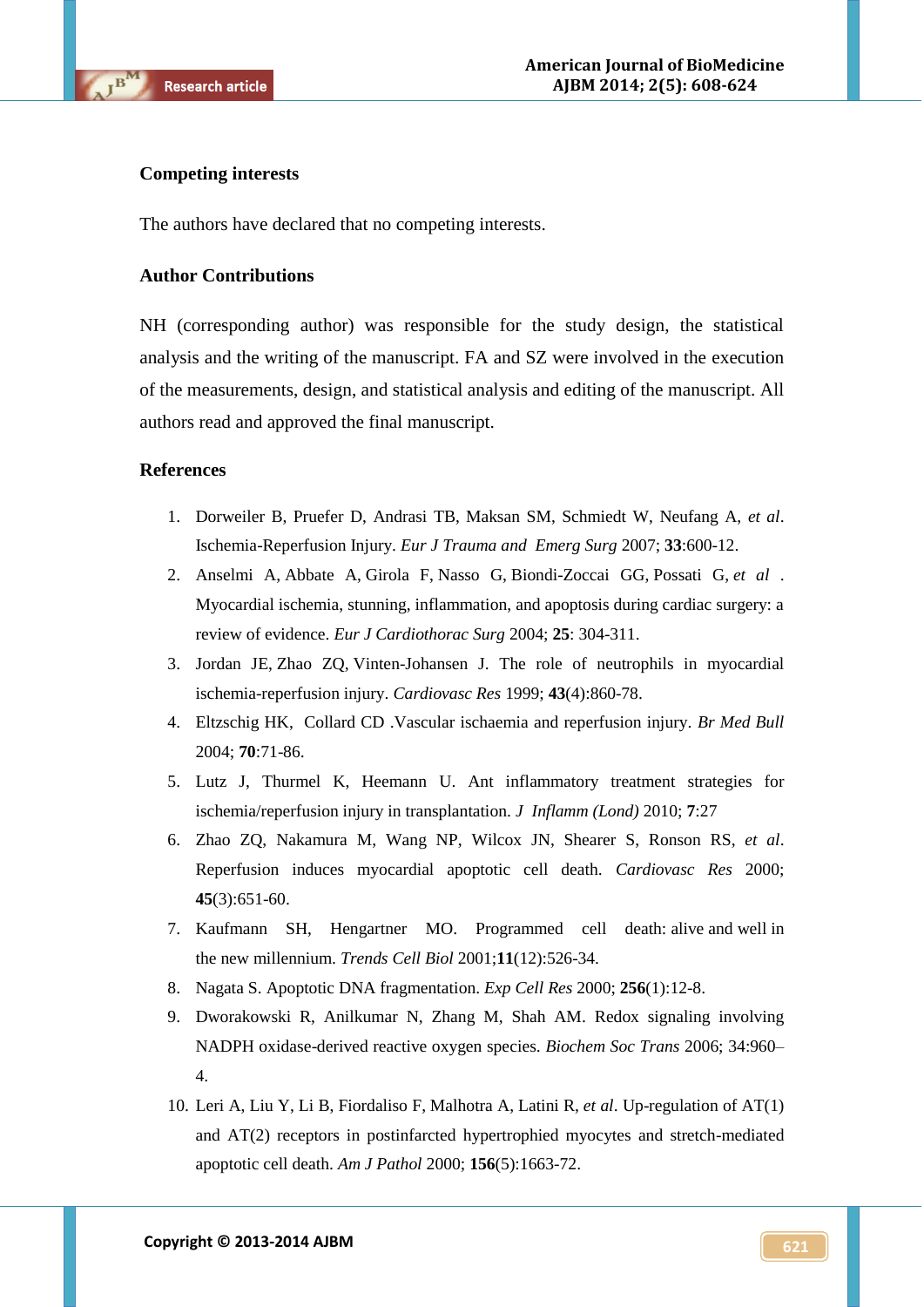- 11. [Nako H,](http://www.ncbi.nlm.nih.gov/pubmed?term=Nako%20H%5BAuthor%5D&cauthor=true&cauthor_uid=22089532) [Kataoka K,](http://www.ncbi.nlm.nih.gov/pubmed?term=Kataoka%20K%5BAuthor%5D&cauthor=true&cauthor_uid=22089532) [Koibuchi N,](http://www.ncbi.nlm.nih.gov/pubmed?term=Koibuchi%20N%5BAuthor%5D&cauthor=true&cauthor_uid=22089532) [Dong YF,](http://www.ncbi.nlm.nih.gov/pubmed?term=Dong%20YF%5BAuthor%5D&cauthor=true&cauthor_uid=22089532) [Toyama K,](http://www.ncbi.nlm.nih.gov/pubmed?term=Toyama%20K%5BAuthor%5D&cauthor=true&cauthor_uid=22089532) [Yamamoto E,](http://www.ncbi.nlm.nih.gov/pubmed?term=Yamamoto%20E%5BAuthor%5D&cauthor=true&cauthor_uid=22089532) [Yasuda O,](http://www.ncbi.nlm.nih.gov/pubmed?term=Yasuda%20O%5BAuthor%5D&cauthor=true&cauthor_uid=22089532) [Ichijo H,](http://www.ncbi.nlm.nih.gov/pubmed?term=Ichijo%20H%5BAuthor%5D&cauthor=true&cauthor_uid=22089532) [Ogawa H,](http://www.ncbi.nlm.nih.gov/pubmed?term=Ogawa%20H%5BAuthor%5D&cauthor=true&cauthor_uid=22089532) [Kim-Mitsuyama S.](http://www.ncbi.nlm.nih.gov/pubmed?term=Kim-Mitsuyama%20S%5BAuthor%5D&cauthor=true&cauthor_uid=22089532) Novel mechanism of angiotensin II-induced cardiac injury in hypertensive rats: the critical role of ASK1 and VEGF. *[Hypertens](http://www.ncbi.nlm.nih.gov/pubmed/22089532)  [Res](http://www.ncbi.nlm.nih.gov/pubmed/22089532)* 2012; **35**(2):194-200.
- 12. [Wu Y,](http://www.ncbi.nlm.nih.gov/pubmed?term=Wu%20Y%5BAuthor%5D&cauthor=true&cauthor_uid=21372786) [Yin X,](http://www.ncbi.nlm.nih.gov/pubmed?term=Yin%20X%5BAuthor%5D&cauthor=true&cauthor_uid=21372786) [Wijaya C,](http://www.ncbi.nlm.nih.gov/pubmed?term=Wijaya%20C%5BAuthor%5D&cauthor=true&cauthor_uid=21372786) [Huang MH,](http://www.ncbi.nlm.nih.gov/pubmed?term=Huang%20MH%5BAuthor%5D&cauthor=true&cauthor_uid=21372786) [McConnell BK.](http://www.ncbi.nlm.nih.gov/pubmed?term=McConnell%20BK%5BAuthor%5D&cauthor=true&cauthor_uid=21372786) Acute myocardial infarction in rats. *[J Vis Exp](http://www.ncbi.nlm.nih.gov/pubmed/?term=Wu%2C+Y.%2C+Yin%2C+X.%2C+Wijaya%2C+C.%2C+Huang%2C+M.%2C+McConnell%2C+B.+K.+Acute+Myocardial+Infarction+in+Rats.)* 2011;**16**(48): 2464.
- 13. Wiedemann D, Schneeberger S, Friedl P, Zacharowski K, Wick N, Boesch F, *et al*. The fibrin-derived peptide-B beta (15-42) significantly attenuates ischemiareperfusion injury in a cardiac transplant model. Transplantation. 2010; **89**(7):824-9.
- 14. Ding JW, [Tong XH,](http://www.ncbi.nlm.nih.gov/pubmed?term=Tong%20XH%5BAuthor%5D&cauthor=true&cauthor_uid=21060750) [Yang J,](http://www.ncbi.nlm.nih.gov/pubmed?term=Yang%20J%5BAuthor%5D&cauthor=true&cauthor_uid=21060750) [Liu ZQ,](http://www.ncbi.nlm.nih.gov/pubmed?term=Liu%20ZQ%5BAuthor%5D&cauthor=true&cauthor_uid=21060750) [Zhang Y,](http://www.ncbi.nlm.nih.gov/pubmed?term=Zhang%20Y%5BAuthor%5D&cauthor=true&cauthor_uid=21060750) [Yang J,](http://www.ncbi.nlm.nih.gov/pubmed?term=Yang%20J%5BAuthor%5D&cauthor=true&cauthor_uid=21060750) [Li S,](http://www.ncbi.nlm.nih.gov/pubmed?term=Li%20S%5BAuthor%5D&cauthor=true&cauthor_uid=21060750) [Li L.](http://www.ncbi.nlm.nih.gov/pubmed?term=Li%20L%5BAuthor%5D&cauthor=true&cauthor_uid=21060750) Activated protein C protects myocardium via activation of antiapoptotic pathways of survival in ischemia-reperfused rat heart. *[J Korean Med](http://www.ncbi.nlm.nih.gov/pubmed/?term=Activated+Protein+C+Protects+Myocardium+Via+Activation+of+Anti-apoptotic+Pathways+of+Survival+in+Ischemia-reperfused+Rat+Heart.)  [Sci](http://www.ncbi.nlm.nih.gov/pubmed/?term=Activated+Protein+C+Protects+Myocardium+Via+Activation+of+Anti-apoptotic+Pathways+of+Survival+in+Ischemia-reperfused+Rat+Heart.)*. 2010; **25**(11):1609-15.
- 15. Wayman NS, Ellis BL, Thiemermann C. Simvastatin reduces infarct size in a model of acute myocardial ischemia and reperfusion in the rat. *Medical Science Monitor* 2003; **9**(5):BR155–159.
- 16. Zingarelli B, Salzman AL, Szabo C. Genetic disruption of poly (ADP-Ribose) synthetase inhibits the expression of P-selectin and intercellular adhesion molecule-1 in myocardial ischemia/reperfusion injury. *Circ. Res* 1998; **83**: 85–94.
- 17. [Huang Z,](http://www.ncbi.nlm.nih.gov/pubmed?term=Huang%20Z%5BAuthor%5D&cauthor=true&cauthor_uid=17020539) [Jansson L,](http://www.ncbi.nlm.nih.gov/pubmed?term=Jansson%20L%5BAuthor%5D&cauthor=true&cauthor_uid=17020539) [Sjöholm A.](http://www.ncbi.nlm.nih.gov/pubmed?term=Sj%C3%B6holm%20A%5BAuthor%5D&cauthor=true&cauthor_uid=17020539) Vasoactive drugs enhance pancreatic islet blood flow, augment insulin secretion and improve glucose tolerance in female rats. *[Clin](http://www.ncbi.nlm.nih.gov/pubmed/?term=Zhen+HUANG%2C+Leif+JANSSON+and+_+Ake+SJ+%C2%A8OHOLM.Vasoactive+drugs+enhance+pancreatic+islet+blood+flow%2C+augment+insulin+secretion+and+improve+glucose+tolerance+in+female+rats)  [Sci \(Lond\)](http://www.ncbi.nlm.nih.gov/pubmed/?term=Zhen+HUANG%2C+Leif+JANSSON+and+_+Ake+SJ+%C2%A8OHOLM.Vasoactive+drugs+enhance+pancreatic+islet+blood+flow%2C+augment+insulin+secretion+and+improve+glucose+tolerance+in+female+rats)* 2007; **112**(1):69-76.
- 18. [Whaley-Connell A,](http://www.ncbi.nlm.nih.gov/pubmed?term=Whaley-Connell%20A%5BAuthor%5D&cauthor=true&cauthor_uid=20007350) [Nistala R,](http://www.ncbi.nlm.nih.gov/pubmed?term=Nistala%20R%5BAuthor%5D&cauthor=true&cauthor_uid=20007350) [Habibi J,](http://www.ncbi.nlm.nih.gov/pubmed?term=Habibi%20J%5BAuthor%5D&cauthor=true&cauthor_uid=20007350) [Hayden MR,](http://www.ncbi.nlm.nih.gov/pubmed?term=Hayden%20MR%5BAuthor%5D&cauthor=true&cauthor_uid=20007350) [Schneider RI,](http://www.ncbi.nlm.nih.gov/pubmed?term=Schneider%20RI%5BAuthor%5D&cauthor=true&cauthor_uid=20007350) *et al*. Comparative effect of direct renin inhibition and AT1R blockade on glomerular filtration barrier injury in the transgenic Ren2 rat. *[Am J Physiol Renal Physiol](http://www.ncbi.nlm.nih.gov/pubmed/?term=Adam+Whaley-Connell%2C+Ravi+Nistala%2C+Javad+Habibi%2C+Melvin+R.+Hayden%2C+Rebecca+I.+Schneider%2C+Megan+S.+Johnson%2C+Roger+Tilmon%2C+Nathan+Rehmer%2C+Carlos+M.+Ferrarioand+James+R.+Sowers)* 2010; **298**(3):F655-61.
- 19. [Preckel B,](http://www.ncbi.nlm.nih.gov/pubmed?term=Preckel%20B%5BAuthor%5D&cauthor=true&cauthor_uid=11099168) [Schlack W,](http://www.ncbi.nlm.nih.gov/pubmed?term=Schlack%20W%5BAuthor%5D&cauthor=true&cauthor_uid=11099168) [Gonzàlez M,](http://www.ncbi.nlm.nih.gov/pubmed?term=Gonz%C3%A0lez%20M%5BAuthor%5D&cauthor=true&cauthor_uid=11099168) [Obal D,](http://www.ncbi.nlm.nih.gov/pubmed?term=Obal%20D%5BAuthor%5D&cauthor=true&cauthor_uid=11099168) [Barthel H,](http://www.ncbi.nlm.nih.gov/pubmed?term=Barthel%20H%5BAuthor%5D&cauthor=true&cauthor_uid=11099168) [Thämer V.](http://www.ncbi.nlm.nih.gov/pubmed?term=Th%C3%A4mer%20V%5BAuthor%5D&cauthor=true&cauthor_uid=11099168) Influence of the angiotensin II AT1 receptor antagonist Irbesartan on ischemia/reperfusion injury in the dog heart. *[Basic Res Cardiol](http://www.ncbi.nlm.nih.gov/pubmed/?term=Benedikt+Preckel%2C+Wolfgang+Schlack+%2CMichael+Gonz%C3%A0lez+%2CDetlef+Obal+%2CHolger+Barthel%2C+Volker+Th%C3%A4mer.+Influence+of+the+angiotensin+II+AT1+receptor+antagonist+irbesartan+on+ischemia+%2F+reperfusion+injury+in+the+dog+heart)* 2000; **95**(5):404-1.
- 20. Austin EW, Yousif NG, Ao L, Cleveland JC, Fullerton DA, Meng X. Ghrelin reduces myocardial injury following global ischemia and reperfusion via suppression of myocardial inflammatory response. *American journal of BioMedicine* 2013;**1**(2): 38- 48.
- 21. [Granado M,](http://www.ncbi.nlm.nih.gov/pubmed?term=Granado%20M%5BAuthor%5D&cauthor=true&cauthor_uid=23383303) [Fernández N,](http://www.ncbi.nlm.nih.gov/pubmed?term=Fern%C3%A1ndez%20N%5BAuthor%5D&cauthor=true&cauthor_uid=23383303) [Monge L,](http://www.ncbi.nlm.nih.gov/pubmed?term=Monge%20L%5BAuthor%5D&cauthor=true&cauthor_uid=23383303) [Figueras JC,](http://www.ncbi.nlm.nih.gov/pubmed?term=Figueras%20JC%5BAuthor%5D&cauthor=true&cauthor_uid=23383303) [Carreño-Tarragona G,](http://www.ncbi.nlm.nih.gov/pubmed?term=Carre%C3%B1o-Tarragona%20G%5BAuthor%5D&cauthor=true&cauthor_uid=23383303) [Amor S,](http://www.ncbi.nlm.nih.gov/pubmed?term=Amor%20S%5BAuthor%5D&cauthor=true&cauthor_uid=23383303) [García-Villalón AL.](http://www.ncbi.nlm.nih.gov/pubmed?term=Garc%C3%ADa-Villal%C3%B3n%20AL%5BAuthor%5D&cauthor=true&cauthor_uid=23383303) Effects of coronary ischemia-reperfusion in a rat model of early over nutrition. Role of angiotensin receptors. *[PLoS One](http://www.ncbi.nlm.nih.gov/pubmed/?term=Granado+M%2C+Fern%C3%A1ndez+N%2C+Monge+L%2C+Figueras+JC%2C+Carre%C3%B1o-Tarragona+G%2C+et+al.+(2013)+Effects+of+Coronary+Ischemia-Reperfusion+in+a+Rat+Model+of+Early+Overnutrition.+Role+of+Angiotensin+Receptors.+PLoS+ONE+8(2)%3A+e54984.+doi%3A10.1371%2Fjournal.pone.0054984)* 2013;**8**(2):e54984.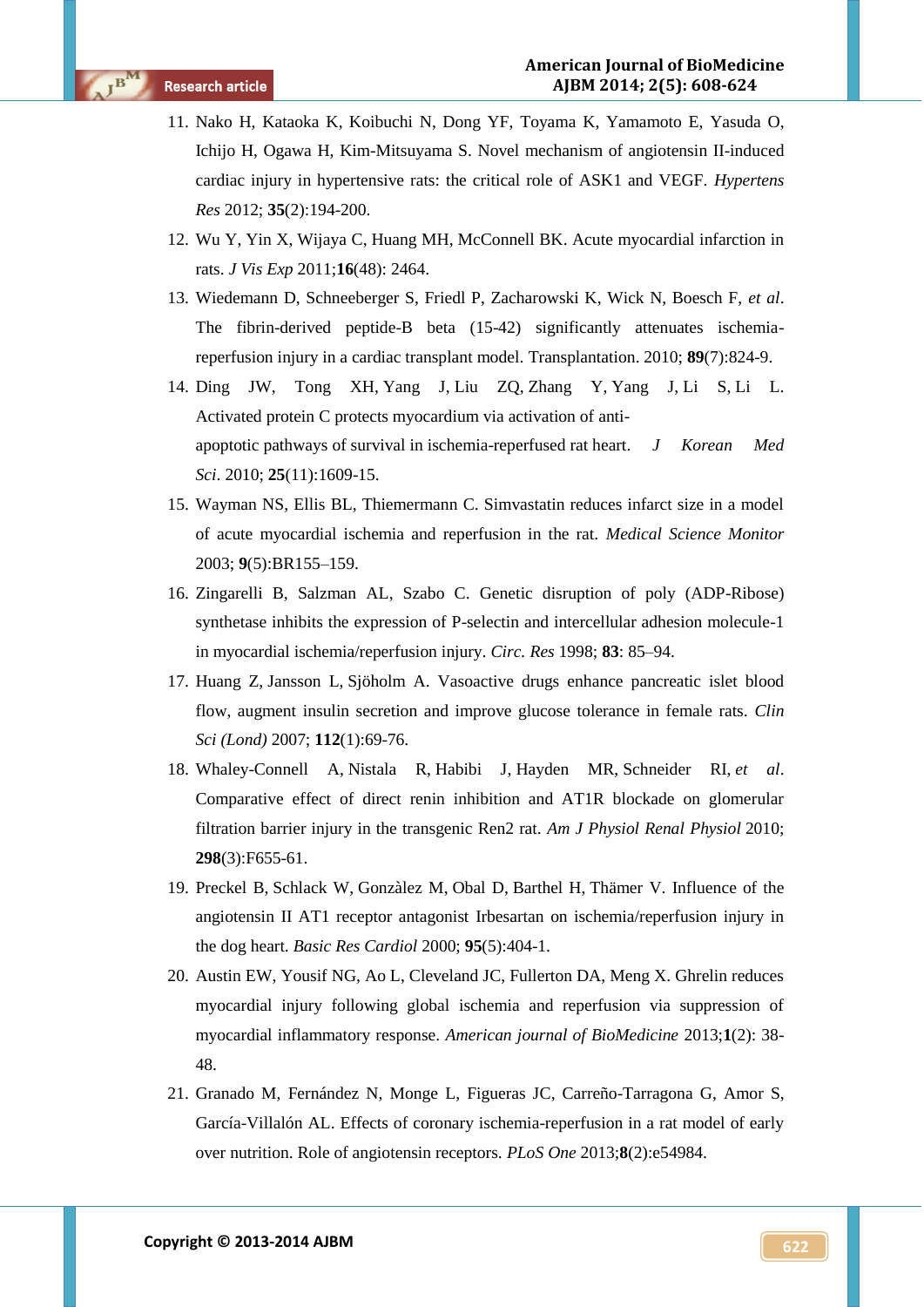- 22. [Tuma RF,](http://www.ncbi.nlm.nih.gov/pubmed?term=Tuma%20RF%5BAuthor%5D&cauthor=true&cauthor_uid=21470162) [Steffens S.](http://www.ncbi.nlm.nih.gov/pubmed?term=Steffens%20S%5BAuthor%5D&cauthor=true&cauthor_uid=21470162) Targeting the endocannabinod system to limit myocardial and cerebral ischemic and reperfusion injury. *[Curr Pharm Biotechnol](http://www.ncbi.nlm.nih.gov/pubmed/?term=-+F.+Tuma%2C+Ronald%3B+Steffens%2C+Sabine+%2CTargeting+the+Endocannabinod+System+to+Limit+Myocardial+and+Cerebral+Ischemic+and+Reperfusion+Injury)* 2012; **13**(1):46-58.
- 23. [Steffens S,](http://www.ncbi.nlm.nih.gov/pubmed?term=Steffens%20S%5BAuthor%5D&cauthor=true&cauthor_uid=19652874) [Montecucco F,](http://www.ncbi.nlm.nih.gov/pubmed?term=Montecucco%20F%5BAuthor%5D&cauthor=true&cauthor_uid=19652874) [Mach F](http://www.ncbi.nlm.nih.gov/pubmed?term=Mach%20F%5BAuthor%5D&cauthor=true&cauthor_uid=19652874) .The inflammatory response as a target to reduce myocardial ischaemia and reperfusion injury. *[Thromb Haemost](http://www.ncbi.nlm.nih.gov/pubmed/?term=Sabine+Steffens*%3B+Fabrizio+Montecucco*%3B+Fran%C3%A7ois+Mach+.The+inflammatory+response+as+a+target+to+reduce+myocardial+ischaemia+and+reperfusion+injury)* 2009; **102**(2):240-7.
- 24. [Berthonneche C,](http://www.ncbi.nlm.nih.gov/pubmed?term=Berthonneche%20C%5BAuthor%5D&cauthor=true&cauthor_uid=16193242) [Sulpice T,](http://www.ncbi.nlm.nih.gov/pubmed?term=Sulpice%20T%5BAuthor%5D&cauthor=true&cauthor_uid=16193242) [Tanguy S,](http://www.ncbi.nlm.nih.gov/pubmed?term=Tanguy%20S%5BAuthor%5D&cauthor=true&cauthor_uid=16193242) [O'Connor S,](http://www.ncbi.nlm.nih.gov/pubmed?term=O%27Connor%20S%5BAuthor%5D&cauthor=true&cauthor_uid=16193242) [Herbert JM,](http://www.ncbi.nlm.nih.gov/pubmed?term=Herbert%20JM%5BAuthor%5D&cauthor=true&cauthor_uid=16193242) [Janiak P,](http://www.ncbi.nlm.nih.gov/pubmed?term=Janiak%20P%5BAuthor%5D&cauthor=true&cauthor_uid=16193242) *et al*. AT1 receptor blockade prevents cardiac dysfunction after myocardial infarction in rats. *[Cardiovasc Drugs Ther](http://www.ncbi.nlm.nih.gov/pubmed/16193242)*. 2005;**19**(4):251-9.
- 25. [Sola S,](http://www.ncbi.nlm.nih.gov/pubmed?term=Sola%20S%5BAuthor%5D&cauthor=true&cauthor_uid=15655130) [Mir MQ,](http://www.ncbi.nlm.nih.gov/pubmed?term=Mir%20MQ%5BAuthor%5D&cauthor=true&cauthor_uid=15655130) [Cheema FA,](http://www.ncbi.nlm.nih.gov/pubmed?term=Cheema%20FA%5BAuthor%5D&cauthor=true&cauthor_uid=15655130) [Khan-Merchant N,](http://www.ncbi.nlm.nih.gov/pubmed?term=Khan-Merchant%20N%5BAuthor%5D&cauthor=true&cauthor_uid=15655130) [Menon RG,](http://www.ncbi.nlm.nih.gov/pubmed?term=Menon%20RG%5BAuthor%5D&cauthor=true&cauthor_uid=15655130) [Parthasarathy S,](http://www.ncbi.nlm.nih.gov/pubmed?term=Parthasarathy%20S%5BAuthor%5D&cauthor=true&cauthor_uid=15655130) *et al* Irbesartan and lipoic acid improve endothelial function and reduce markers of inflammation in the metabolic syndrome: results of the Irbesartan and Lipoic Acid in Endothelial Dysfunction (ISLAND) study. *[Circulation](http://www.ncbi.nlm.nih.gov/pubmed?term=Irbesartan%20and%20Lipoic%20Acid%20Improve%20Endothelial%20Function%20and%20Reduce%20Markers%20of%20Inflammation%20in%20the%20Metabolic%20Syndrome)* 2005; **111**(3):343-8.
- 26. [Jin HY](http://www.ncbi.nlm.nih.gov/pubmed?term=Jin%20HY%5BAuthor%5D&cauthor=true&cauthor_uid=22693641) [Song B,](http://www.ncbi.nlm.nih.gov/pubmed?term=Song%20B%5BAuthor%5D&cauthor=true&cauthor_uid=22693641) [Oudit GY,](http://www.ncbi.nlm.nih.gov/pubmed?term=Oudit%20GY%5BAuthor%5D&cauthor=true&cauthor_uid=22693641) [Davidge ST,](http://www.ncbi.nlm.nih.gov/pubmed?term=Davidge%20ST%5BAuthor%5D&cauthor=true&cauthor_uid=22693641) [Yu HM,](http://www.ncbi.nlm.nih.gov/pubmed?term=Yu%20HM%5BAuthor%5D&cauthor=true&cauthor_uid=22693641) [Jiang YY,](http://www.ncbi.nlm.nih.gov/pubmed?term=Jiang%20YY%5BAuthor%5D&cauthor=true&cauthor_uid=22693641) *et al*. ACE2 deficiency enhances angiotensin II-mediated aortic profilin-1 expression, inflammation and peroxynitrite production. *[PLoS One](http://www.ncbi.nlm.nih.gov/pubmed/?term=Jin+HY++Song+B%2C+Oudit+GY%2C+Davidge+ST%2C+Yu+HM%2C+Jiang+YY%2Cet+al.+ACE2+deficiency+enhances+angiotensin+II-mediated+aortic+profilin-1+expression%2C+inflammation+and+peroxynitrite+production)* 2012;7(6):e38502.
- 27. [Tsukuda K,](http://www.ncbi.nlm.nih.gov/pubmed?term=Tsukuda%20K%5BAuthor%5D&cauthor=true&cauthor_uid=21575596) [Mogi M,](http://www.ncbi.nlm.nih.gov/pubmed?term=Mogi%20M%5BAuthor%5D&cauthor=true&cauthor_uid=21575596) [Iwanami J,](http://www.ncbi.nlm.nih.gov/pubmed?term=Iwanami%20J%5BAuthor%5D&cauthor=true&cauthor_uid=21575596) [Min LJ,](http://www.ncbi.nlm.nih.gov/pubmed?term=Min%20LJ%5BAuthor%5D&cauthor=true&cauthor_uid=21575596) [Jing F,](http://www.ncbi.nlm.nih.gov/pubmed?term=Jing%20F%5BAuthor%5D&cauthor=true&cauthor_uid=21575596) [Oshima K,](http://www.ncbi.nlm.nih.gov/pubmed?term=Oshima%20K%5BAuthor%5D&cauthor=true&cauthor_uid=21575596) *et al*. Irbesartan attenuates ischemic brain damage by inhibition of MCP-1/CCR2 signaling pathway beyond AT₁ receptor blockade. *[Biochem Biophys Res Commun](http://www.ncbi.nlm.nih.gov/pubmed/21575596)* 2011; **409**(2):275-9.
- 28. [Kalinowski L,](http://www.ncbi.nlm.nih.gov/pubmed?term=Kalinowski%20L%5BAuthor%5D&cauthor=true&cauthor_uid=12364357) [Matys T,](http://www.ncbi.nlm.nih.gov/pubmed?term=Matys%20T%5BAuthor%5D&cauthor=true&cauthor_uid=12364357) [Chabielska E,](http://www.ncbi.nlm.nih.gov/pubmed?term=Chabielska%20E%5BAuthor%5D&cauthor=true&cauthor_uid=12364357) [Buczko W,](http://www.ncbi.nlm.nih.gov/pubmed?term=Buczko%20W%5BAuthor%5D&cauthor=true&cauthor_uid=12364357) [Malinski T.](http://www.ncbi.nlm.nih.gov/pubmed?term=Malinski%20T%5BAuthor%5D&cauthor=true&cauthor_uid=12364357) Angiotensin II AT1 receptor antagonists inhibit platelet adhesion and aggregation by nitric oxide release. *[Hypertension](http://www.ncbi.nlm.nih.gov/pubmed?term=Angiotensin%20II%20AT1%20receptor%20antagonists%20inhibit%20platelet%20adhesion%20and%20aggregation%20by%20nitric%20oxide%20release)* 2002; **40**(4):521-7.
- 29. [Tsao PS,](http://www.ncbi.nlm.nih.gov/pubmed?term=Tsao%20PS%5BAuthor%5D&cauthor=true&cauthor_uid=9264504) [Wang B,](http://www.ncbi.nlm.nih.gov/pubmed?term=Wang%20B%5BAuthor%5D&cauthor=true&cauthor_uid=9264504) [Buitrago R,](http://www.ncbi.nlm.nih.gov/pubmed?term=Buitrago%20R%5BAuthor%5D&cauthor=true&cauthor_uid=9264504) [Shyy JY,](http://www.ncbi.nlm.nih.gov/pubmed?term=Shyy%20JY%5BAuthor%5D&cauthor=true&cauthor_uid=9264504) [Cooke JP.](http://www.ncbi.nlm.nih.gov/pubmed?term=Cooke%20JP%5BAuthor%5D&cauthor=true&cauthor_uid=9264504) Nitric oxide regulates monocyte chemotactic protein-1. *[Circulation](http://www.ncbi.nlm.nih.gov/pubmed?term=Nitric%20oxide%20regulates%20monocyte%20chemotactic%20protein-1Tsao%20PS%2C%20Wang%20B%2C%20Buitrago%20R%2C%20Shyy%20JY%2C%20and%20Cooke%20JP)* 1997; **96**(3):934-40.
- 30. Di Filippo Clara, Lampa Enrico ,Martella Rafaelle *et al*. Effect of Irbesartan on the myocardial ischemia/reperfusion injury in ZDF rats with metabolic syndrome. *FASEB J* 2000; 1867-69.
- 31. Goette A, Bukowska A, Dobrev D, Pfeiffenberger J, Morawietz H, Strugala D, *et al* . Acute atrial tachyarrhythmia induces angiotensin II type 1 receptor-mediated oxidative stress and microvascular flow abnormalities in the ventricles. *Eur Heart J* 2009; **30**:1411-1420.
- 32. [Ruiz E,](http://www.ncbi.nlm.nih.gov/pubmed?term=Ruiz%20E%5BAuthor%5D&cauthor=true&cauthor_uid=17509562) [Redondo S,](http://www.ncbi.nlm.nih.gov/pubmed?term=Redondo%20S%5BAuthor%5D&cauthor=true&cauthor_uid=17509562) [Padilla E,](http://www.ncbi.nlm.nih.gov/pubmed?term=Padilla%20E%5BAuthor%5D&cauthor=true&cauthor_uid=17509562) [Gordillo-Moscoso A,](http://www.ncbi.nlm.nih.gov/pubmed?term=Gordillo-Moscoso%20A%5BAuthor%5D&cauthor=true&cauthor_uid=17509562) [Salaices M,](http://www.ncbi.nlm.nih.gov/pubmed?term=Salaices%20M%5BAuthor%5D&cauthor=true&cauthor_uid=17509562) [Balfagón G,](http://www.ncbi.nlm.nih.gov/pubmed?term=Balfag%C3%B3n%20G%5BAuthor%5D&cauthor=true&cauthor_uid=17509562) *et al* .Importance of intracellular angiotensin II in vascular smooth muscle cell apoptosis: inhibition by the angiotensin AT1 receptor antagonist Irbesartan. *[Eur J Pharmacol](http://www.ncbi.nlm.nih.gov/pubmed/17509562)* 2007; **567**(3):231-9.
- 33. [Dalla Libera L,](http://www.ncbi.nlm.nih.gov/pubmed?term=Dalla%20Libera%20L%5BAuthor%5D&cauthor=true&cauthor_uid=11331262) [Ravara B,](http://www.ncbi.nlm.nih.gov/pubmed?term=Ravara%20B%5BAuthor%5D&cauthor=true&cauthor_uid=11331262) [Angelini A,](http://www.ncbi.nlm.nih.gov/pubmed?term=Angelini%20A%5BAuthor%5D&cauthor=true&cauthor_uid=11331262) [Rossini K,](http://www.ncbi.nlm.nih.gov/pubmed?term=Rossini%20K%5BAuthor%5D&cauthor=true&cauthor_uid=11331262) [Sandri M,](http://www.ncbi.nlm.nih.gov/pubmed?term=Sandri%20M%5BAuthor%5D&cauthor=true&cauthor_uid=11331262) [Thiene G,](http://www.ncbi.nlm.nih.gov/pubmed?term=Thiene%20G%5BAuthor%5D&cauthor=true&cauthor_uid=11331262) et al .Beneficial effects on skeletal muscle of the angiotensin II type 1 receptor blocker Irbesartan in experimental heart failure. *[Circulation](http://www.ncbi.nlm.nih.gov/pubmed?term=Beneficial%20effects%20on%20skeletal%20muscle%20of%20the%20angiotensin%20II%20type%201%20receptor%20blocker%20irbesartan%20in%20experimental%20heart%20failure)* 2001; **103**(17):2195-200.